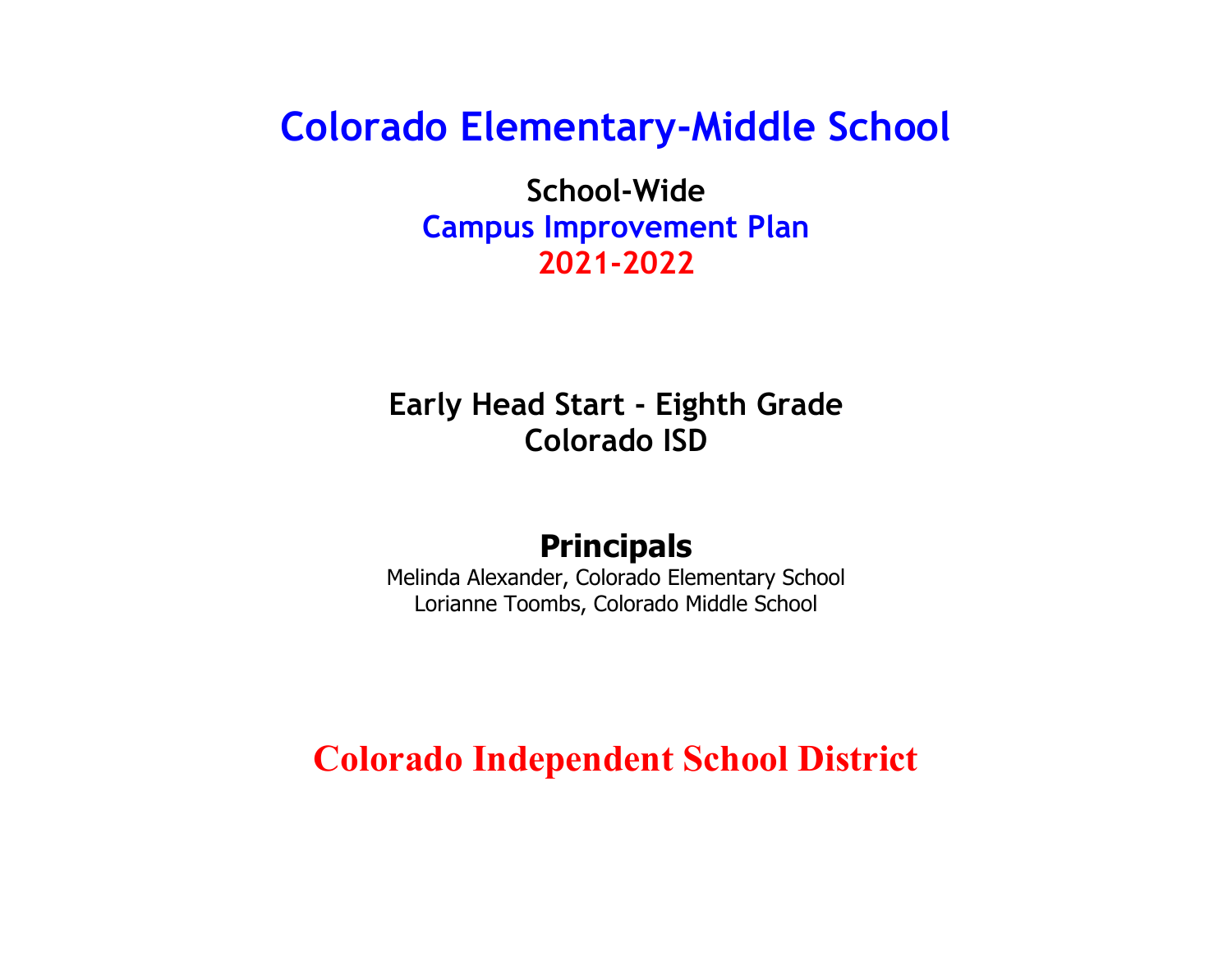## **District Vision Statement** "Para Los Estudiantes—For the Students"

### **District Mission Statement**

 Developing exceptional education programs and opportunities for all students to become successful lifelong learners and productive citizens.

### **Colorado Elementary-Middle School Motto "Where Everyone Counts"**

### **Campus Mission Statement**

The mission of our Colorado Elementary-Middle School will be to come together and create a safe supportive environment with our staff, student families and community to nurture, teach, and model behavior which will lead to social, emotional, and academic success.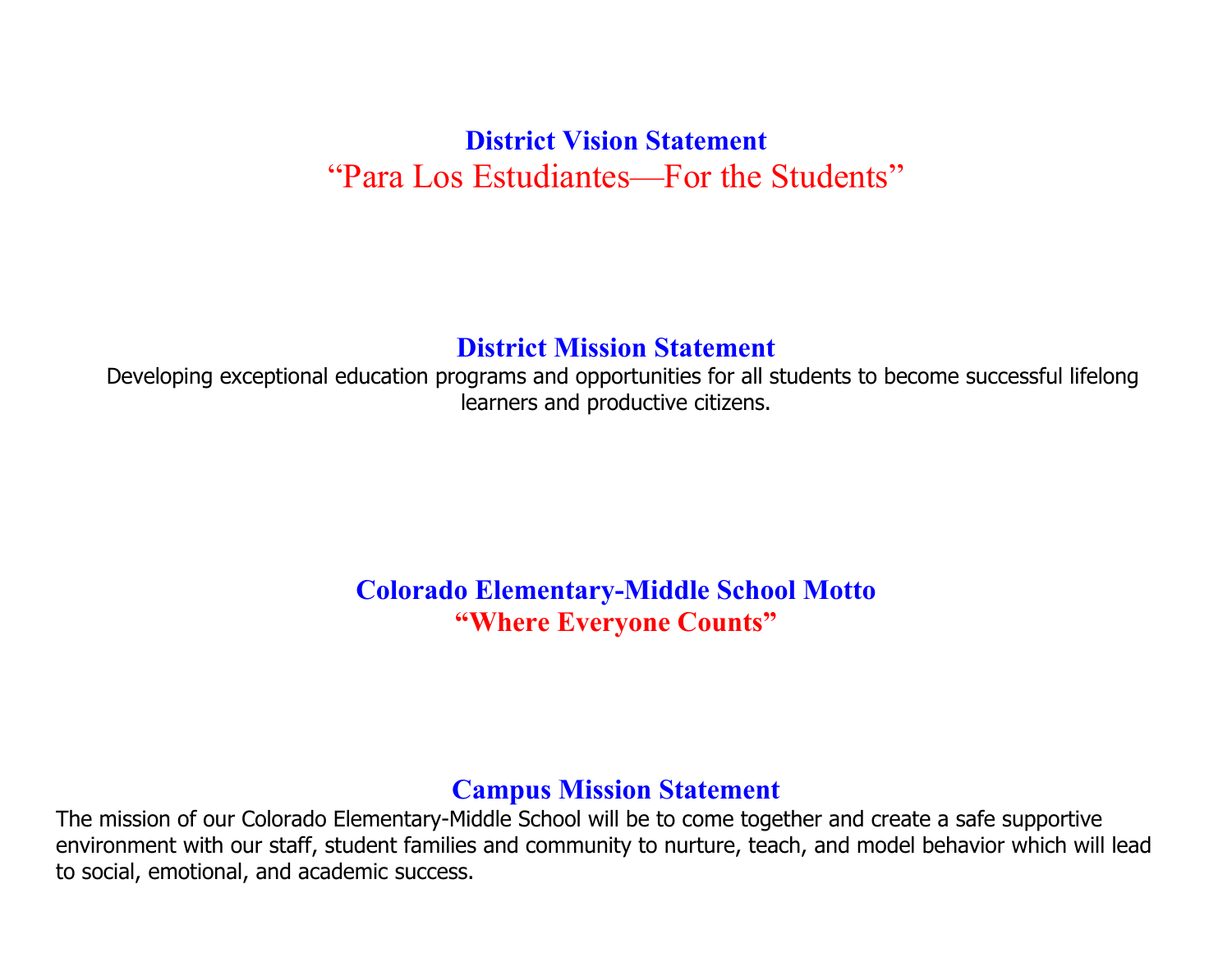# Campus Level Advisory Council

Casey Fox **Pre-Kindergarten Representative** Carissa Shafer Kindergarten Representative Erin Ward **First Grade Representative** Krystal Acevedo Second Grade Representative Amanda Reyna **Paraprofessional Representative** Marcus Preuninger **County Agent** Jody Womack Campus Counselor Sharon Leverton Special Education Representative Kaleigh Wright 3rd Grade Representative Shawna Shrode 4th Grade Representative LeeAnn Roach 5<sup>th</sup> Grade Representative Emma Godina **6th Grade Representative** Edie Niblett 7<sup>th</sup> Grade Representative Irene Armstrong 8<sup>th</sup> Grade Representative Melinda Alexander Campus Principal Lorianne Toombs Campus Principal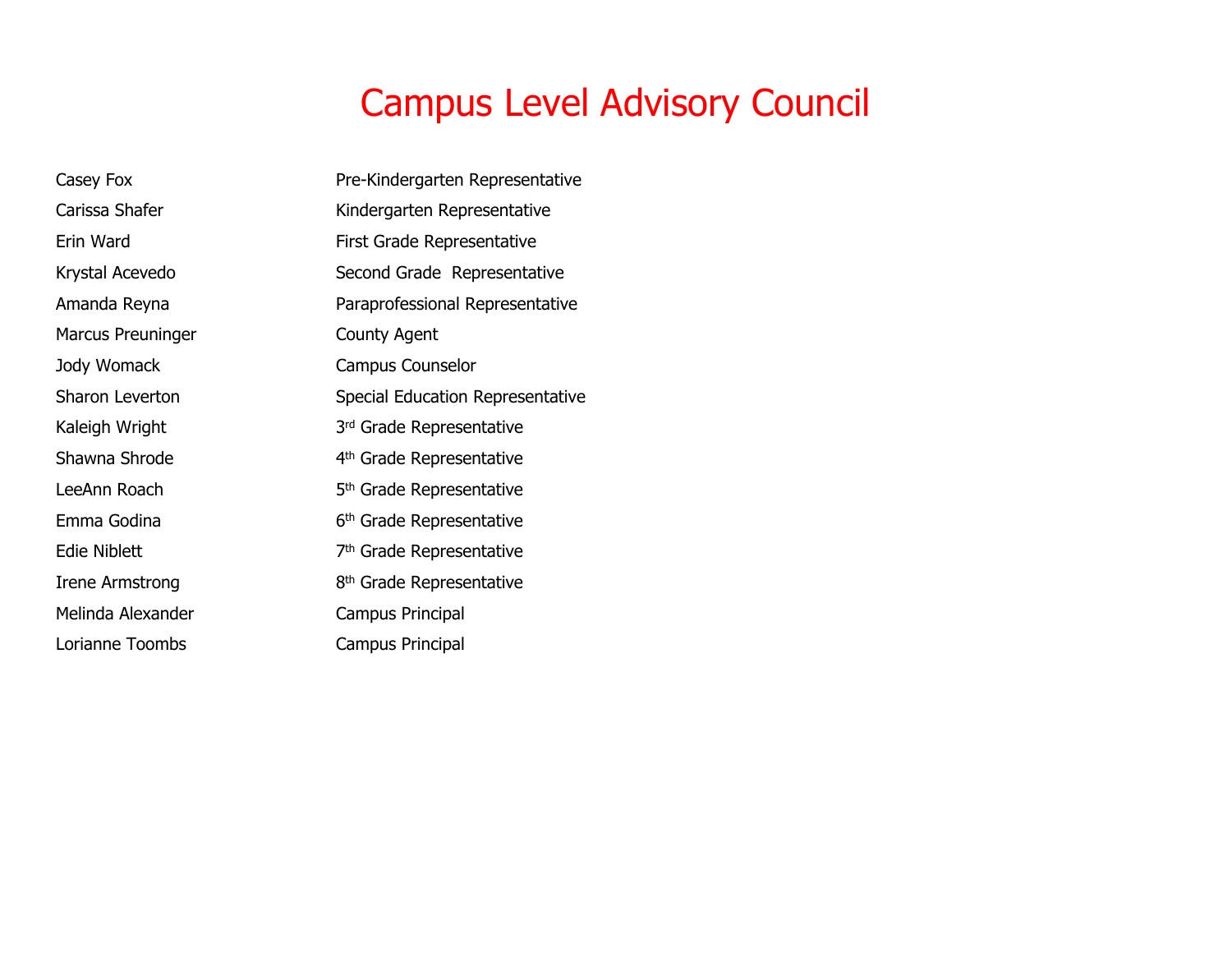#### **COLORADO ELEMENTARY - MIDDLE SCHOOL DISTRICT GOALS FOR 2021 - 2022**

*(The following goals are the required goals for districts receiving Title I funding)*

**Performance Goal 1:** By May 2022, all Early Head Start through Eighth grade students will reach high standards through regular attendance and, at a minimum, attain proficiency or better in reading/language arts and mathematics appropriate for their grade level.

*Critical Success Factors: IMPROVED ACADEMIC PERFORMANCE/OPPORTUNITY TO LEARN, TIME ON TASK/ ESSENTIAL SKILLS FOR SUCCESS, INCREASED USE OF QUALITY DATA TO DRIVE INSTRUCTION/ FREQUENT MONITORING OF STUDENT PROGRESS*

- Performance indicator: The percentage of students, in the aggregate and for each subgroup (race, ethnicity, gender, disability status, migrant status, English proficiency, and status as economically disadvantaged), who are at or above the proficient level in reading on the State's assessment,
- Performance indicator: The percentage of students in the aggregate and in each subgroup, who are at or above the proficient level in mathematics on the State's assessment.
	- o **Elementary Goal:** Provide program materials and incentives for all students to build a strong academic foundation, promote regular attendance,

develop and promote parent communication through social media, google classroom and Class DoJo.

- o **Elementary Goal**: Continue the Response to Intervention program in Reading and Math for all students and targeting struggling students in the regular classroom for Tier 3 instruction.
- o **Elementary Goal:** Provide additional intervention opportunities for all students.
- o El**ementary Goal**: Through 504 continue to look for struggling readers that may need to be tested for Dyslexia.
- o **Elementary Goal**: Administer reading screenings, NWEA progress monitoring and implement STAAR Testing Strategies to help students prepare for transition to CMS.
- o **Elementary Goal:** Progress monitoring each 6 weeks in Reading and Math content areas.
- o **Elementary Goal:** Screen all Kindergarten and First grade students at the beginning and end of the year for dyslexia.
- o **Elementary Goal:** Provide computers for all students choosing to School from Home due to COVID 19.
- o **CMS Goal:** Host formative and summative assessments throughout the school year.
- o **CMS Goal:** Hold after-school tutorials throughout the year.
- o **CMS Goal:** Provide an extra period of instruction during the school day for all students to master the math and/or reading portion of the STAAR test.
- o **CMS Goal:** Continue to host additional instruction through workshops presented by Region XIV.
- o **CMS Goal:** Utilize NWEA testing information to assist students in academic growth and personal goal setting.
- o **CMS Goal:** To disaggregate data for subgroup population to determine tutorial schedules.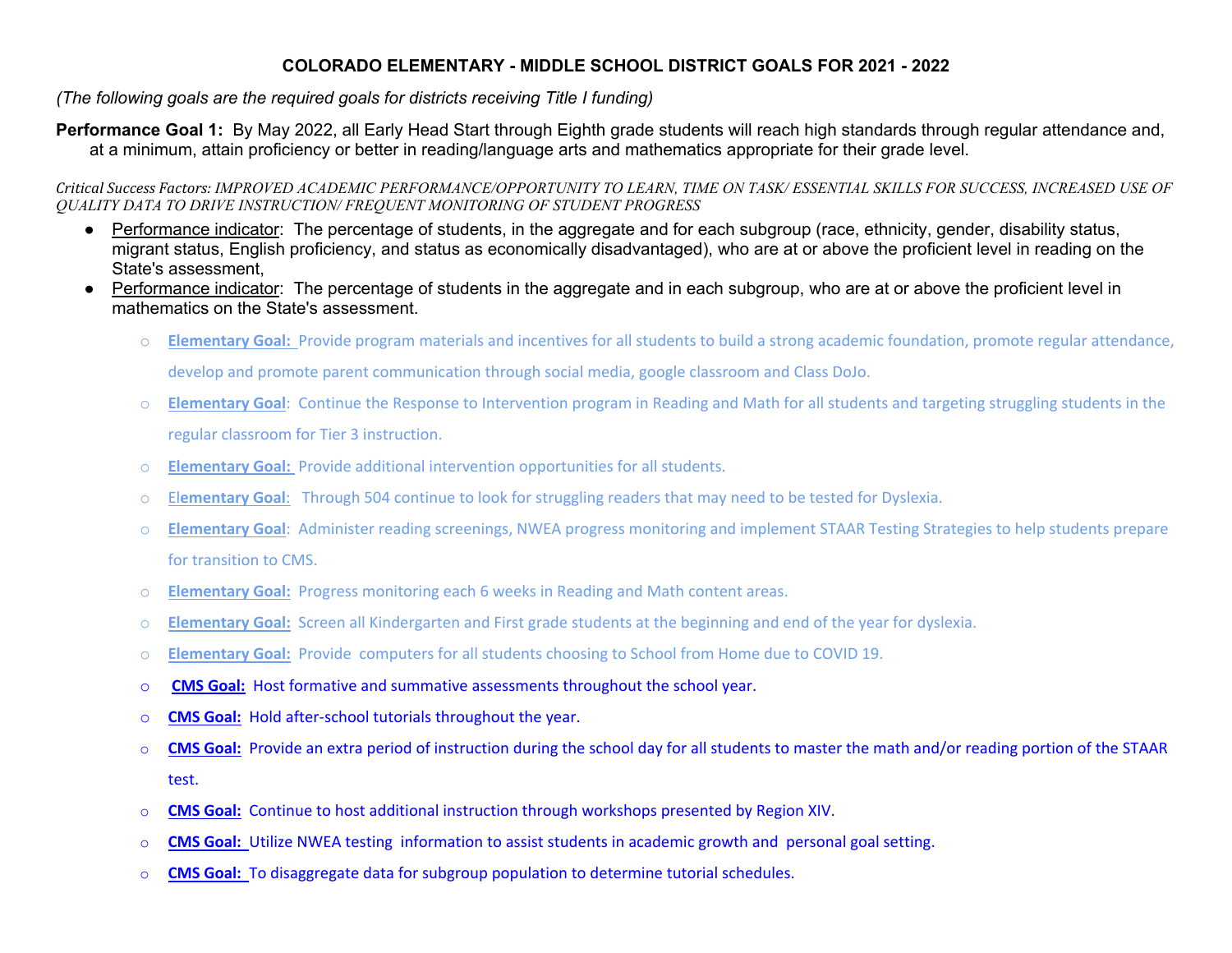- o **CMS Goal:** Hold common assessments, skills checks, and progress monitoring in all major content areas.
- o **CMS Goal:** Continue the Response to Intervention for students struggling early in the regular classroom.
- o **CMS Goal**: Disaggregate data for all subgroup populations with Eduphoria to determine tutorial schedules.
- o **CMS Goal**: Continue to utilize Reading Plus, Education Galaxy, and for all grade levels.
- o **CMS Goal:** Provide program materials and incentives to build strong academic foundations, promote regular attendance, and promote parent communication through social media outlets.

**Performance Goal 2**: All limited English proficient students will become proficient in English and reach high academic standards, at a minimum attaining proficiency or better in reading/language arts and mathematics.

*(Critical Success Factors: IMPROVED ACADEMIC PERFORMANCE/OPPORTUNITY TO LEARN, TIME ON TASK/ ESSENTIAL SKILLS FOR SUCCESS;*  INCREASED USE OF QUALITY DATA TO DRIVE INSTRUCTION/FREQUENT MONITORING OF STUDENT PROGRESS)

- Performance indicator: The percentage of limited English proficient students who have attained English proficiency by the end of the school year.
	- o **Elementary Goal:** Host ESL instruction through integrated classroom instruction or pull out program with an ELS certified instructor.
	- o **Elementary Goal:** To host Summer School for ESL students grades Pk-1.
	- o **CMS Goal:** Host ESL instruction through language arts classes by certified ESL instructors.
	- o **CMS Goal:** Host ESL instruction through integrated classroom instruction with ESL certified teachers.

**Performance Goal 3:** All students will be taught by highly qualified teachers.

*(Critical Success Factor: INCREASED TEACHER QUALITY/CLIMATE OF HIGH EXPECTATIONS)*

- Performance indicator: The percentage of classes being taught by "highly qualified" teachers in the aggregate and in "high-poverty" schools,
	- o **Elementary Goal:** To have 100% of all classes being taught by "highly qualified" teachers for 2021 2022.
	- o **CMS Goal**: 100% of all certified teachers are highly qualified for 2021 2022.
	- Performance indicator: The percentage of teachers receiving high-quality professional development,
		- o **Elementary Goal:** Continue TEKS Resource curriculum planning teams to review and promote vertically aligned curriculum.
		- o **Elementary Goal:** Provide training to utilize the NWEA data for instruction and intervention planning.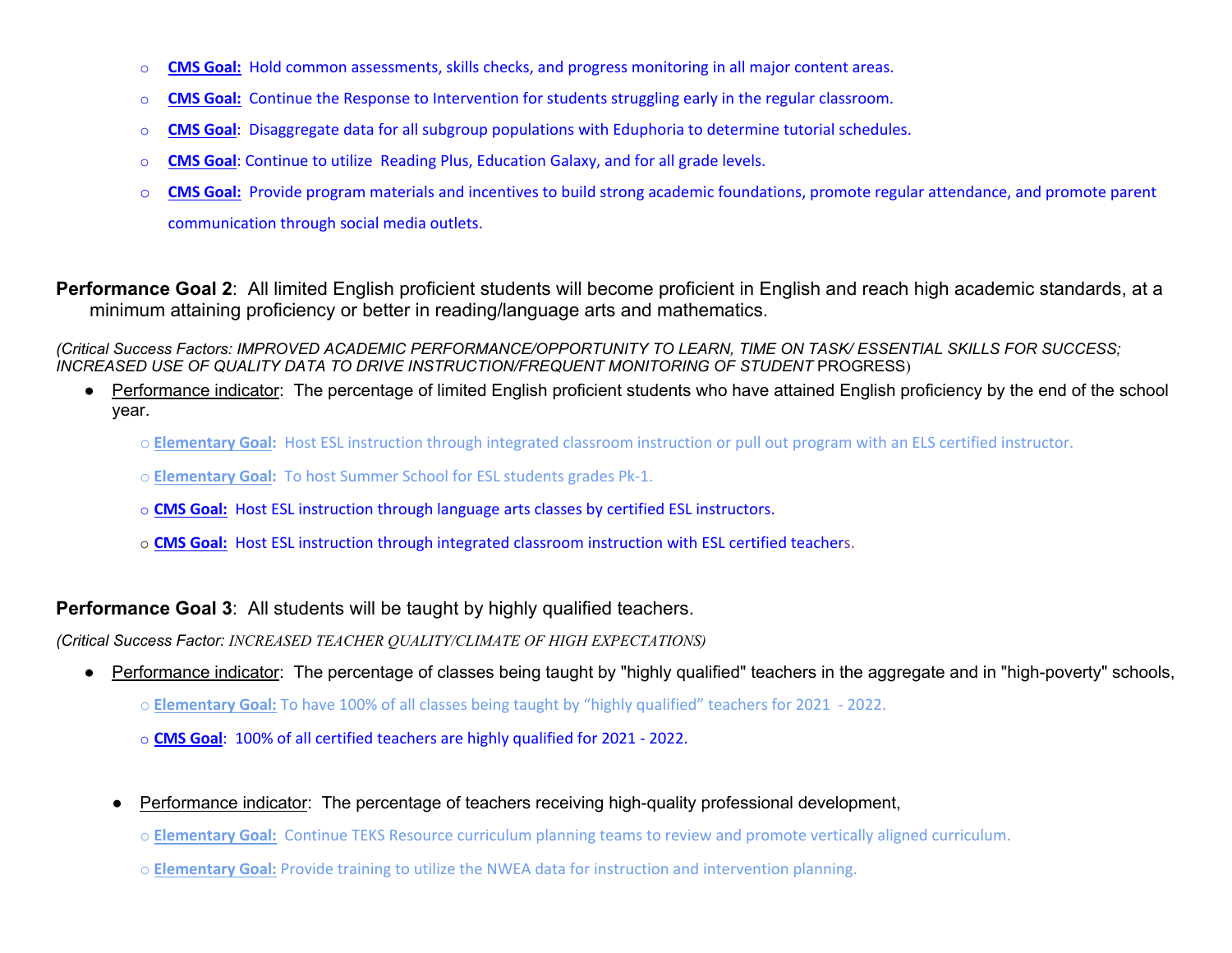- o **CMS Goal:** Provide training for NWEA to utilize the data successfully.
- o **CMS Goal:** All staff attended "Hack the STAAR" training.
- o **CMS Goal:** Continue TEKS Resource Training from Region 14.
- o **CMS Goal:** Require additional core area training at ESC 14 in the areas of math, ELAR, and science for STAAR implementation.
- o **CMS Goal:** Continue TEKS Resource curriculum planning teams to review and promote vertically aligned curriculum.
- Performance indicator: The percentage of paraprofessionals who are qualified.
	- o **Elementary Goal: 95% of paraprofessionals are highly qualified.**
	- o **Elementary Goal: All non- highly qualified paraprofessionals will attend Para-Academy at Region 14**
	- o **CMS Goal:** 95% of paraprofessionals highly qualified.
	- o **CMS Goal: All non-highly qualified paraprofessionals will attend Para-Academy at Region 14.**

**Performance Goal 4**: All students will be educated in learning environments that are safe, drug free, encouraging, motivating and conducive to learning.

*(Critical Success Factor: IMPROVED SCHOOL CLIMATE/SAFE, ORDERLY ENVIRONMENT; INCREASED PARENT/COMMUNITY INVOLVEMENT/POSITIVE HOME/SCHOOL RELATIONS)*

- Performance indicator: The number of persistently dangerous schools, as defined by the State.
	- o **Elementary Goal:** Promote PBIS, Character Counts and Social Skills Curriculum used school-wide, in campus morning assembly, in classrooms; as well as train staff in Bully Prevention.
	- o **Elementary Goal:** Increase parental involvement in the campus community through enhanced communication through Facebook,Virtual Open House, and weekly campus updates.
	- o **Elementary Goal:** Provide training and practice safety drills to provide safety for students and staff.
	- o **Elementary Goal:** Provide student and staff incentives for motivation.
	- o **Elementary Goal:** Security system at entrance of school to identify weapons.
	- o **CMS Goal:** Bully Prevention training provided by Region XIV for staff, students, and parents.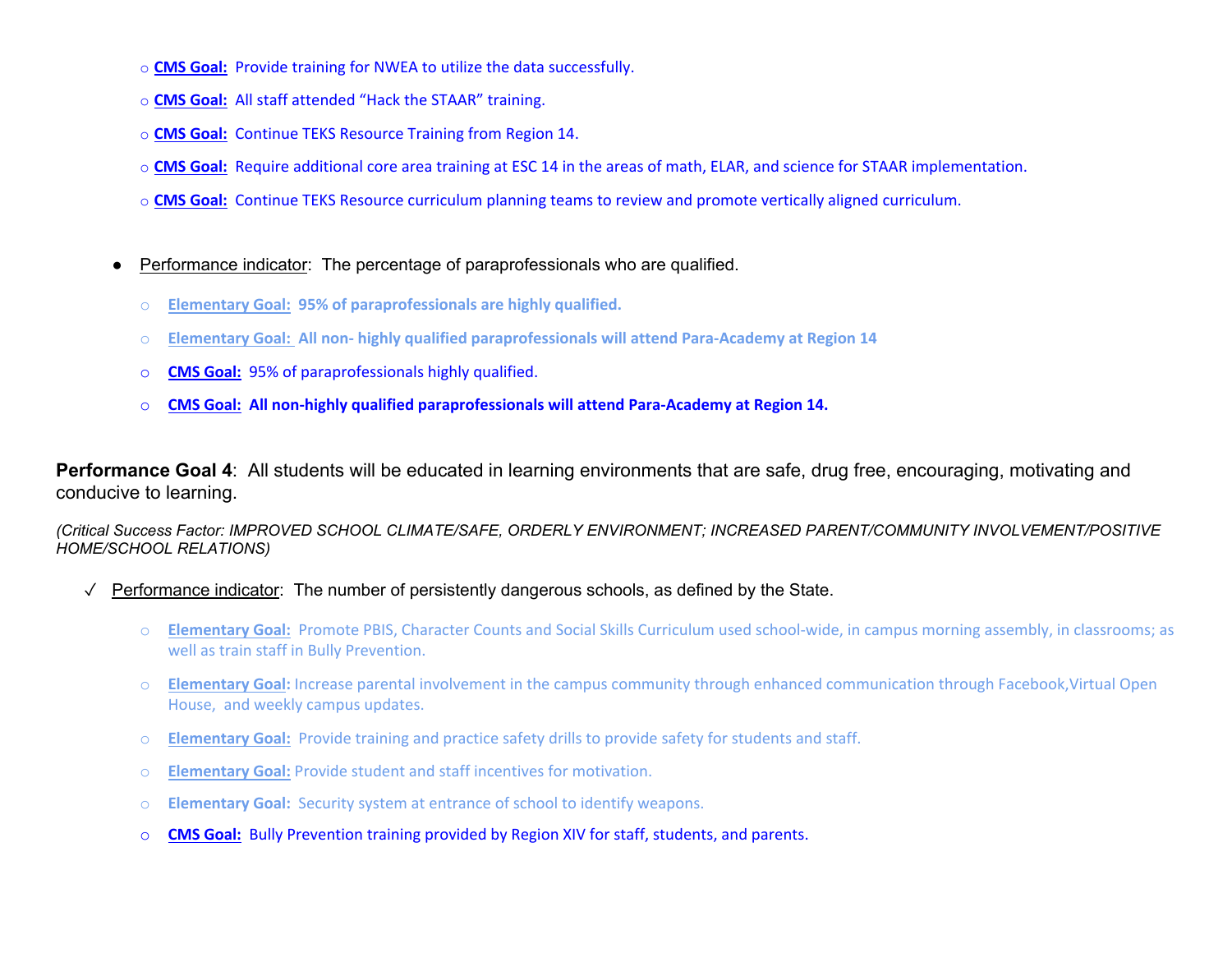- o **CMS Goal:** Increase parent involvement through academic and extracurricular activities-Breakfast with a Buddy, Muffins with Mom, Donuts with Dad, Grandparents Day, Thanksgiving Meal, and Christmas coffee and chocolates.
- o **CMS Goal:** Provide training and drills to provide safety for students and staff.
- o **CMS Goal:** Skylert software will be utilized to notify parents of district events as well as student absences.
- o **CMS Goal:** Train staff and students in Bully Prevention; continue Character Counts Reward System.
- o **CMS Goal:** Increase parent involvement and communication through Facebook, Skylert, and email.
- o **CMS Goal:** Review the Safety Audit and make necessary corrections.
- o **CMS Goal:** Security system at entrance of school and bus drop off to identify weapons.
- o **CMS Goal:** HALO system installed in 7th/8th bathrooms to detect vaping, detects fights, and cries for help.
- o *CMS Goal:* Technology program to track what all students are doing while on chromebooks. Alerts if searching inappropriate or concerning information.

#### **Performance Goal 5:** All students will graduate from high school.

*(Critical Success Factor: INCREASED LEARNING TIME/CLEAR AND FOCUSED MISSION; INCREASED LEADERSHIP EFFECTIVENESS/STRONG INSTRUCTIONAL LEADERSHIP)*

- $\sqrt{ }$  Performance indicator: The percentage of students who graduate from high school with a regular diploma, --disaggregated by race, ethnicity, gender, disability status, migrant status, English proficiency, and status as economically disadvantaged; --calculated in the same manner as used in the National Center for Education Statistics reports on Common Core of Data.
- ✓ Performance indicator: The percentage of students who dropout of school,

--disaggregated by race, ethnicity, gender, disability status, migrant status, English proficiency, and status as economically disadvantaged; --calculated in the same manner as used in the National Center for Education Statistics reports on Common Core of Data.

- o **Elementary Goal:** Establish Response to Intervention strategies to be used for struggling students.
- o **Elementary Goal:** The campus Student Assistant Committee will meet at a minimum of 3 times per year to discuss each individual student's academic, mental health, behavior and overall welfare state of being.
- o **Elementary Goal:** Provide educational learning experiences through field trips.
- o **Elementary Goal:** Provide after school tutoring for struggling students.
- o **CMS Goal:** Talent Search to encourage students to plan for the future.
- o **CMS Goal:** Provide after school and during school tutorials for those students in need of additional academic help.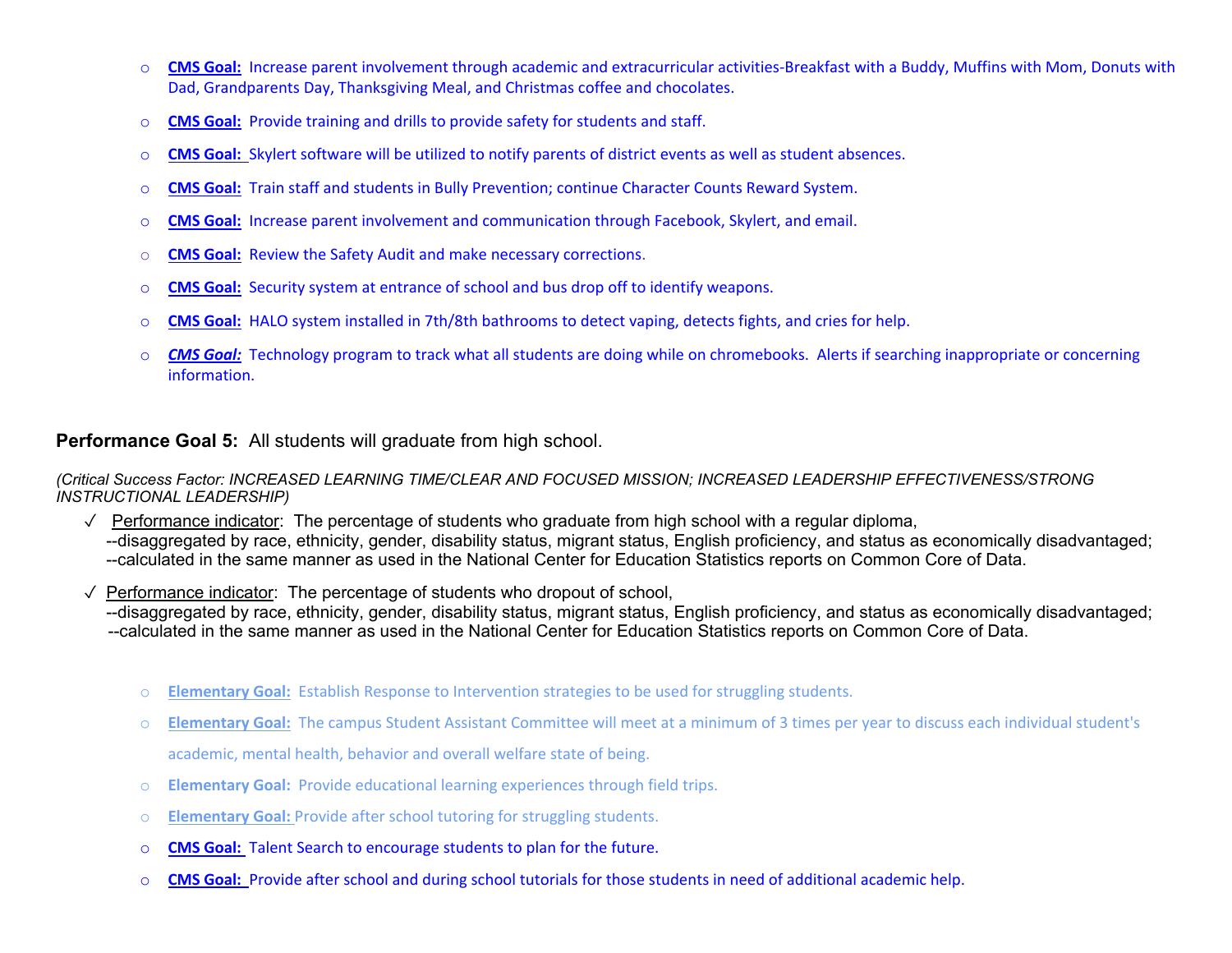- o **CMS Goal:** Continue Response to Intervention team and classroom for struggling students.
- o **CMS Goal**: Create and maintain a grade level database, citing all data necessary to recognize students who may need additional assistance in the core area subjects.
- o CMS Goal: Adhering to HB4545 to help students with learning loss to achieve grade level academics successfully. It is served during the day called WIN (What I Need) time.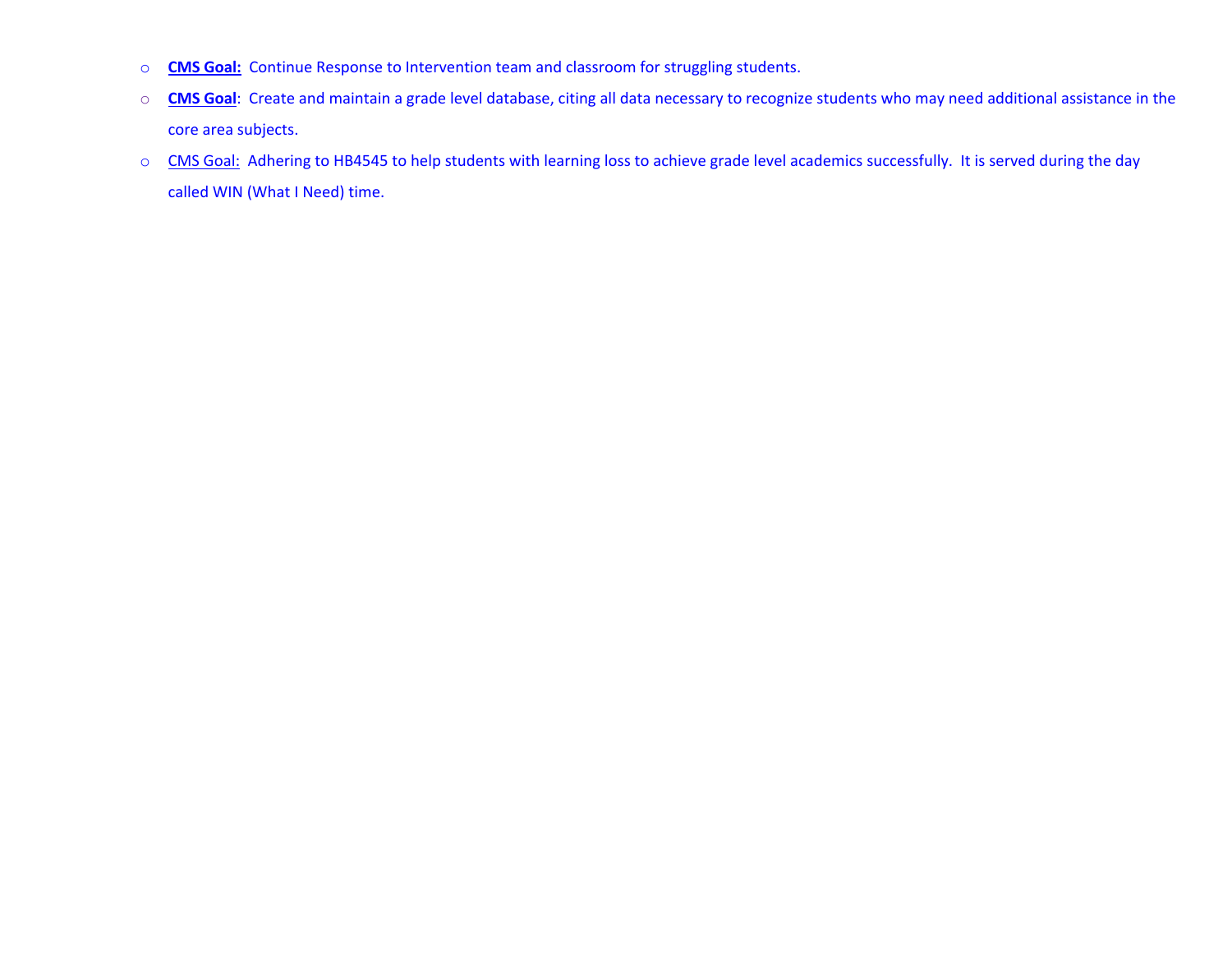#### **CAMPUS IMPROVEMENT PLAN 2020-2021**

#### NEEDS ASSESSMENT

Our Campus Level Advisory Committee determined the needs of our campus with input from faculty and staff as well as students and parents. Based on the needs determined by the 2021 TAPR from the Texas Education Agency, The West Central Texas Shared Services Arrangement for Special Education, the Colorado Middle School 2021 STAAR results, the TELPAS Results, Spring Pre-TAKS Results, and the DATA Disaggregation Checklist, the Campus Level Advisory Committee established the following needs to be addressed for the 2021 - 2022 school year:

- 1. Based on the data from the 2021 TAPR Report, in order to better prepare our students for the STAAR Test when they go to Colorado Middle School, there is a need to address curriculum in all subjects, grade levels, and subgroups. After school tutorials will be scheduled for students that fail to maintain a 70 or higher average in all subjects.
- 2. There is a continued need to serve special population students with needs such as Dyslexia, ESL, Homeless, Title I, Special Education, Migrant, G/T through RTI.
- 3. There is a need to move forward in Technology. All grade levels use the MCLASS for our Readiness Assessments. We will continue to use the technology programs in the classroom this year to enhance learning and for remediation. We will be using the various computer programs such as: Reading Plus, Prodigy, Education Galaxy, the Lexia program and various other computer programs to reinforce the curriculum. We will also continue towards a one to one implementation of chromebooks for all students.
- 4. There is a need to recognize student excellence and achievement and to enhance character education and campus-wide service learning opportunities. Funds will be used to provide educational learning experiences as well as to promote and teach good character campus wide.
- 5. There is a need to provide timely professional staff development to all faculty and staff in order to improve student performance, specifically in the areas of writing and the ELA TEKS.
- 6. There is a need to increase the percentage of parents who are actively involved in our campus community.
- 7. The percentage of students, in the aggregate and for each subgroup (race, ethnicity, gender, disability status, migrant status, English proficiency, and status as economically disadvantaged), who are at or above the proficient level in reading on the State's assessment.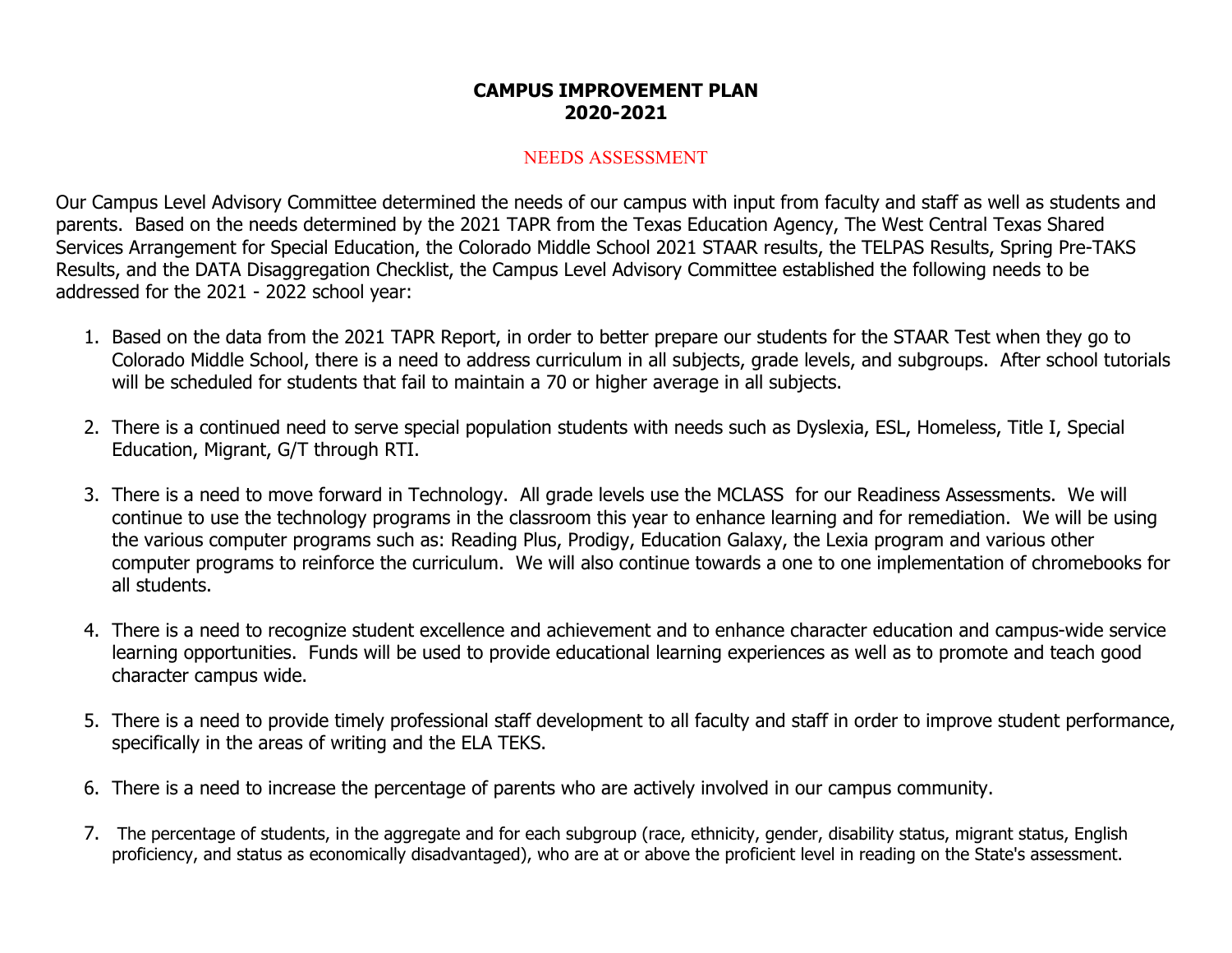8. The percentage of students in the aggregate and in each subgroup, who are at or above the proficient level in mathematics on the State's assessment.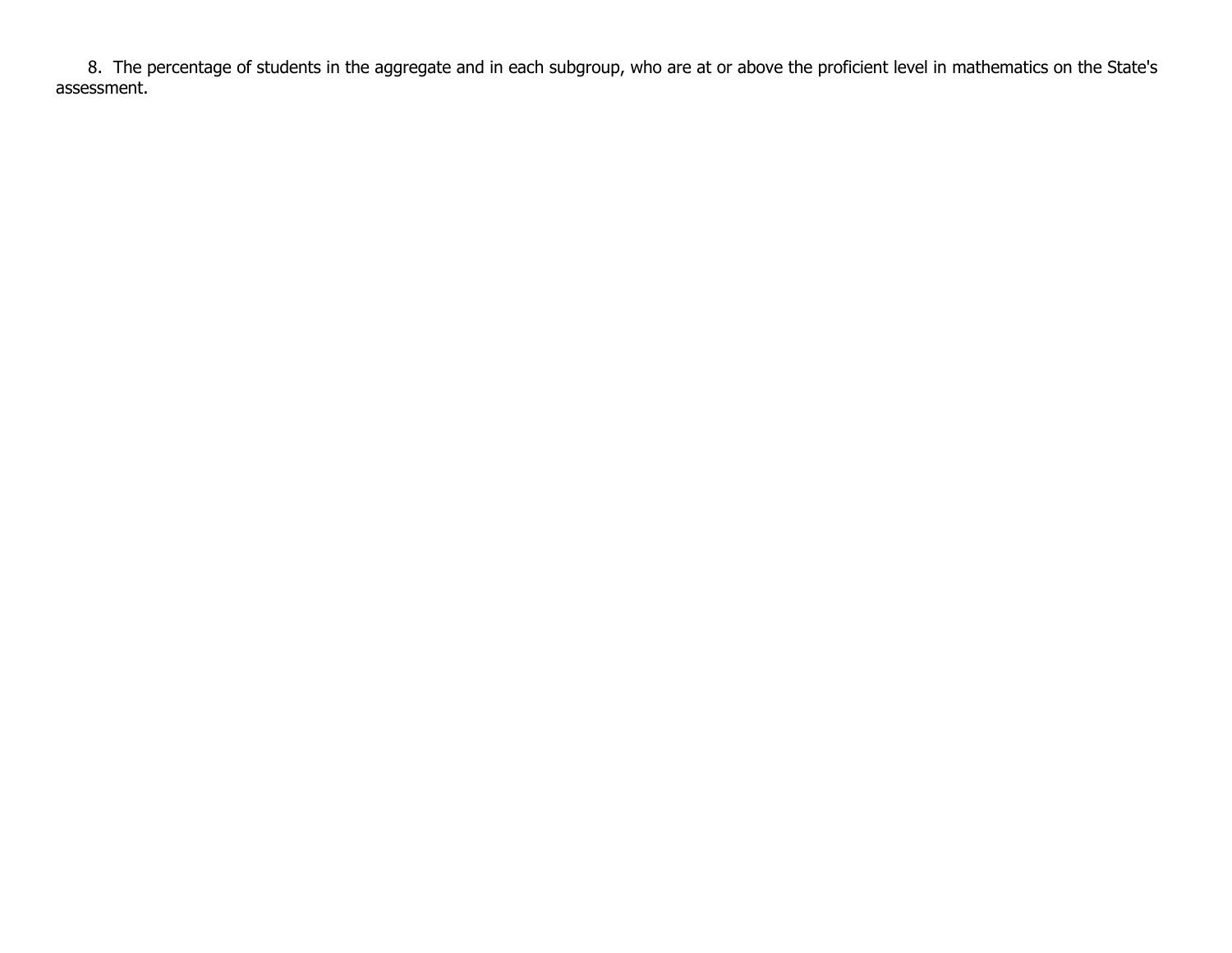#### **COLORADO ELEMENTARY-MIDDLE SCHOOL CAMPUS IMPROVEMENT PLAN, 2021-2022**

**CSF/Effective Schools Correlate:** Increased Learning Time/ Clear and Focused Mission **Title I Components:** Including teachers in the Planning Process, Coordination Between Federal, State, and Local Services and Programs **TEA State Goals:** None listed in this category

**GOAL:** To educate our parents, staff, and students about the mission of the Colorado Elementary School

**OBJECTIVE:** By May of 2022, the campus community will recognize the campus mission

| <b>Strategies</b>                                                                                    | <b>Resources</b>                           | Person(s)<br><b>Responsible</b> | Implement<br><b>Date</b> | Complete<br><b>Date</b> | <b>Monitor</b><br><b>Adjust</b> | Title 1<br><b>SWC</b> | Completion/<br><b>Evaluation</b>                             |                                                                                                     |
|------------------------------------------------------------------------------------------------------|--------------------------------------------|---------------------------------|--------------------------|-------------------------|---------------------------------|-----------------------|--------------------------------------------------------------|-----------------------------------------------------------------------------------------------------|
| Students will lead<br>the pledge during<br>programs and the<br>morning<br>announcements              | None Needed                                | Principal                       | August 2021              | <b>May 2022</b>         |                                 | 6,7,8                 | Students leading<br>the pledge during<br>morning<br>assembly |                                                                                                     |
| Students will recite<br>the Character<br><b>Counts Pledge</b><br>during the morning<br>announcements | None Needed                                | Principal                       | August 2021              | May 2022                |                                 | 7,8,9                 | Students recite<br>the pledge every<br>day                   |                                                                                                     |
| <b>Mission statement</b><br>is posted the<br>campus                                                  | None Needed                                | Principal                       | August 2021              | August 2022             |                                 | 6,5                   | <b>Mission</b><br>statement on<br>campus                     |                                                                                                     |
| Recognize<br>students for<br>positive character<br>and behavior on a<br>regular basis                | \$1200<br>Principals<br>Fund,<br>donations | Staff, Principal,<br>Counselors | September 2021           | May 2022                | Ongoing                         |                       |                                                              | Recognize<br>weekly individual<br>students in the<br>local newspaper<br>for student of the<br>week. |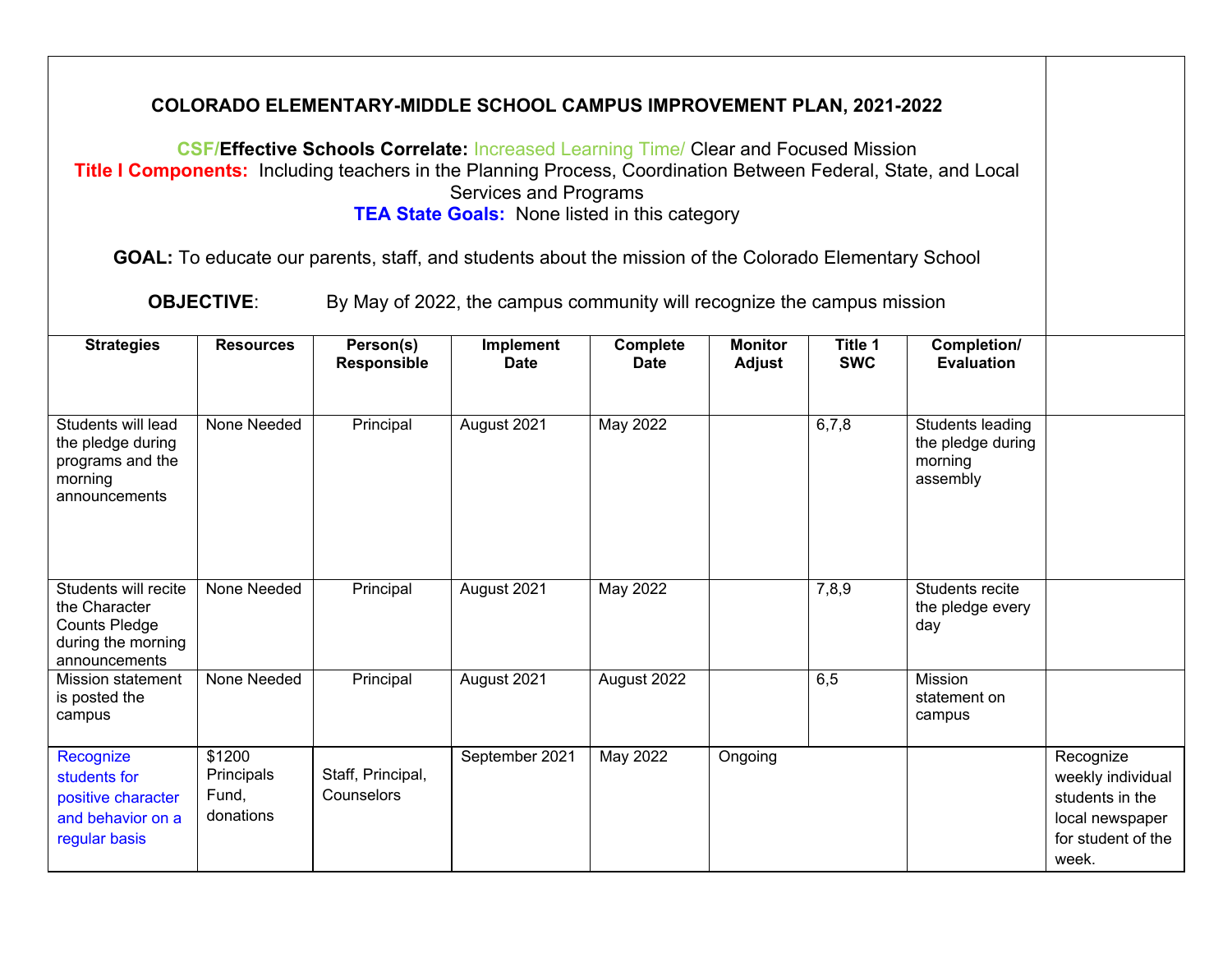| <b>Continue the</b><br>follow-up letter for<br>tardiness and<br>absences to send<br>to parents | Local--\$100<br>postage | Staff, Secretary,<br>Principal                                                             | September 2021 | May 2022    | Ongoing    | Copies if letters<br>sent to parents                                                   |
|------------------------------------------------------------------------------------------------|-------------------------|--------------------------------------------------------------------------------------------|----------------|-------------|------------|----------------------------------------------------------------------------------------|
| <b>Evacuation Drill</b>                                                                        | Local                   | Principal,<br>Secretary,<br>Counselors,<br>Staff, Police,<br>Sheriff, Nurse,<br>EMT, other | September 2021 | Spring 2022 | Ongoing    | Parent<br>Notification,<br>Newspaper,<br>Evacuation drill<br>meeting minutes           |
| Continue anti-<br>bullying program                                                             | Local                   | Principal,<br>Counselors, &<br>Staff                                                       | September 2021 | May 2022    | Continuing | Daily Character<br>Lessons.<br>Participate in<br><b>Bullying</b><br>Awareness<br>Week. |
| Continue<br><b>Respecting Others</b><br><b>Curriculum</b>                                      | Local                   | Counselors &<br>Staff                                                                      | September 2021 | May 2022    | Continuing | Curriculum<br>lessons taught in<br>the classroom by<br>counselor                       |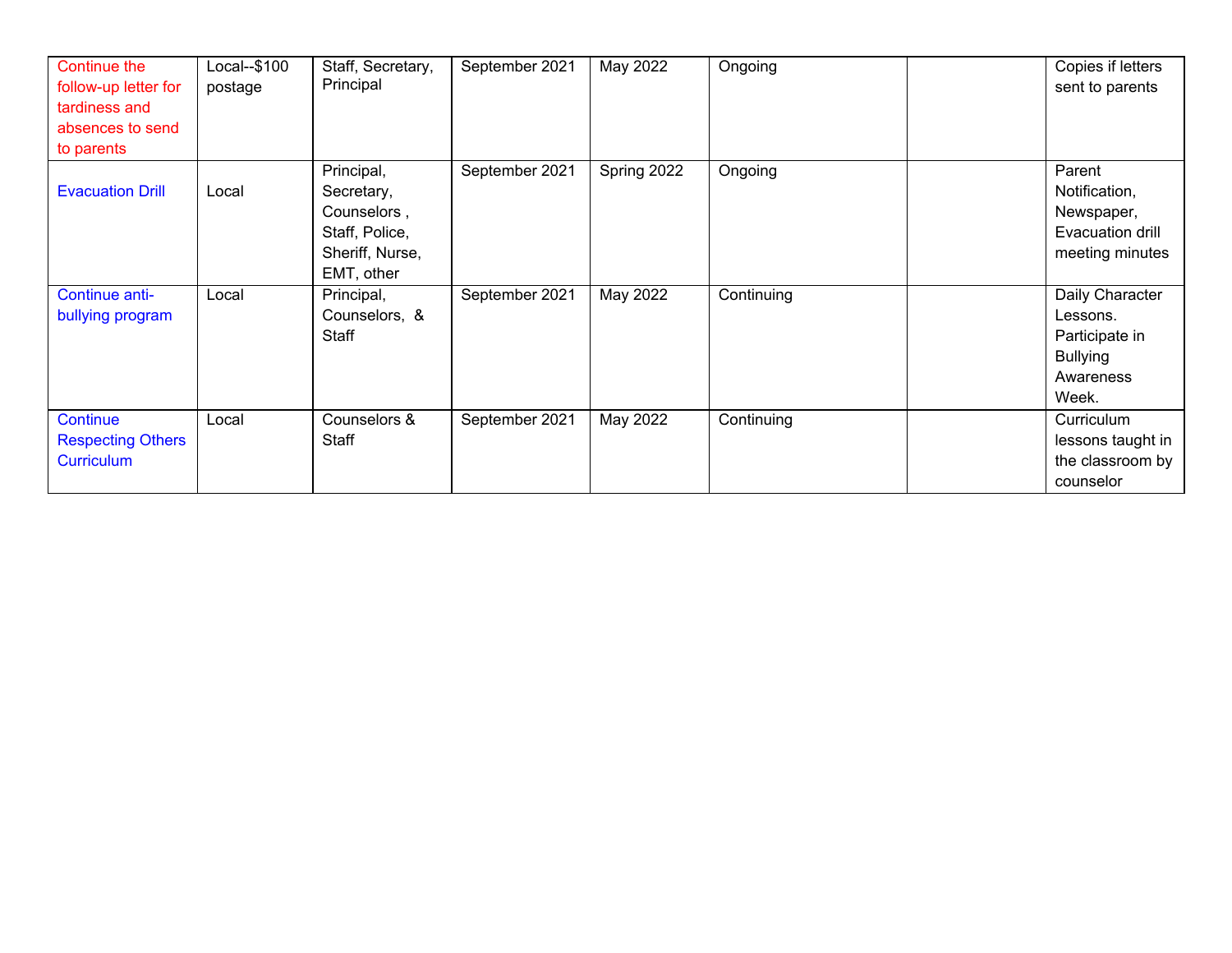| <b>COLORADO ELEMENTARY-MIDDLE SCHOOL CAMPUS IMPROVEMENT PLAN, 2021 - 2022</b>                                                                                                                                                                                                                   |                                                                                                                                                                 |                                                   |                   |            |  |         |                                                                                                                                    |  |  |  |
|-------------------------------------------------------------------------------------------------------------------------------------------------------------------------------------------------------------------------------------------------------------------------------------------------|-----------------------------------------------------------------------------------------------------------------------------------------------------------------|---------------------------------------------------|-------------------|------------|--|---------|------------------------------------------------------------------------------------------------------------------------------------|--|--|--|
| <b>CSF/Effective Schools Correlate:</b> Increased Teacher Quality/Climate of High Expectations<br>Title I Component: Qualified Staff to Work with Students, Attracting Highly Qualified Staff<br>TEA State Goals: STAAR Programs for Success in Reading, Writing, Math, Social Studies, Science |                                                                                                                                                                 |                                                   |                   |            |  |         |                                                                                                                                    |  |  |  |
| GOAL: To become an Exemplary District in the 2021 Accountability Tables (Colorado Elementary is the feeder school to Colorado<br>OBJECTIVE: By May of 2021, students in all content areas will demonstrate an increase in Readiness scores of 15%.                                              |                                                                                                                                                                 |                                                   |                   |            |  |         |                                                                                                                                    |  |  |  |
| <b>Strategies</b>                                                                                                                                                                                                                                                                               | Title 1<br>Person(s)<br><b>Monitor</b><br><b>Resources</b><br>Implement<br>Complete<br><b>SWC</b><br>Adjust<br><b>Responsible</b><br><b>Date</b><br><b>Date</b> |                                                   |                   |            |  |         |                                                                                                                                    |  |  |  |
| <b>Perfect Attendance</b><br>reognition                                                                                                                                                                                                                                                         | Local                                                                                                                                                           | Principal                                         | September<br>2021 | May 2022   |  | 6,7,8,  | Names will be listed in<br>the local newspaper                                                                                     |  |  |  |
| Provide for experiential<br>learning trips for all<br>students to enhance<br>hands on learning in the<br>four core areas                                                                                                                                                                        | Local, SCE<br>funds                                                                                                                                             | All staff                                         | September<br>2021 | May 2022   |  | 6,7,8,9 | Records of lesson<br>plans, field trip guides,<br>trip requests                                                                    |  |  |  |
| All students will write daily<br>in a variety of disciplines<br>using the scope and<br>sequence tool                                                                                                                                                                                            | None needed                                                                                                                                                     | All staff                                         | September<br>2021 | May 2022   |  | 3,4,8   | Lesson plans,<br>examples of student<br>work displayed                                                                             |  |  |  |
| Using the scope and<br>sequence tool, teachers<br>will identify the specific<br>TEKS to be taught in the<br>lesson plan and<br>objectives as identified for<br><b>students</b>                                                                                                                  | Eduphoria and<br>other sources<br>of TEKS based<br>and STAAR<br>style questions.                                                                                | Classroom<br>Teachers,<br>Principal,<br>Counselor | September<br>2021 | May 2022   |  | 3,4,8   | Classroom and<br>common assessments<br>and formative results<br>indicate student<br>understanding of the<br><b>TEKS objectives</b> |  |  |  |
| <b>Implement Curriculum in</b><br>the areas of math, social<br>studies, reading, writing,<br>and science                                                                                                                                                                                        | Local, Title I for<br>curriculum<br>supplies<br>\$18000 for<br>STAAR Master.                                                                                    | Principals,<br>Counselors,<br>ESC <sub>14</sub>   | August 2021       | May 2022   |  | 3,4,8.  | Records of PO's for<br>reading, math and<br>other supplemental<br>supplies and<br>curriculum                                       |  |  |  |
| <b>Attend Teacher Job Fairs</b><br>annually to look for highly<br>qualified candidates                                                                                                                                                                                                          | Local                                                                                                                                                           | Assist<br>Superintendent                          | April 2021        | April 2022 |  | 5       | Applications from job<br>fairs on file in central<br>office                                                                        |  |  |  |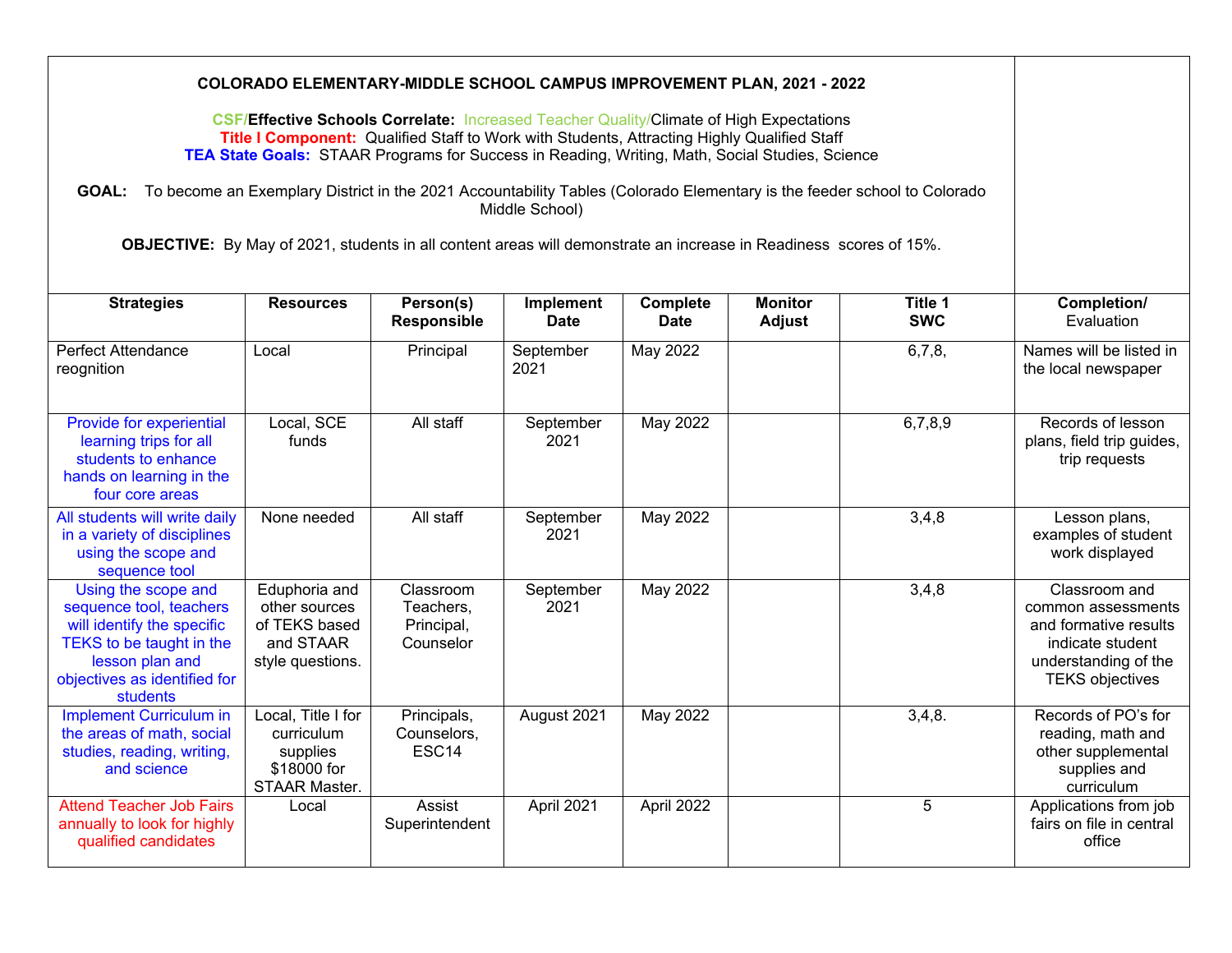| <b>Highly Qualified Teachers</b><br>Report will be submitted<br>to TEA                                                                          | None<br>Needed   | Principal                                               | November<br>2021  | February<br>2022 | During<br>Year |            | 5 | All teachers will be<br><b>Highly Qualified by</b><br>the end of the year                                                                      |
|-------------------------------------------------------------------------------------------------------------------------------------------------|------------------|---------------------------------------------------------|-------------------|------------------|----------------|------------|---|------------------------------------------------------------------------------------------------------------------------------------------------|
| Continue to donate to<br>various community<br>causes, through Helping<br>Hand Wolves Den                                                        | Local            | Principal,<br>Counselors,<br>Staff &<br><b>Students</b> | September<br>2021 | May 2022         |                | Continuing |   | Record of<br>donations to<br>Community<br>Missions, Festival<br>of Trees, Hospital;<br>Honor Our Vets,<br>local charities and<br>organizations |
| <b>Conduct Effective</b><br>Schools Survey for<br>Parents, Teachers,<br>Paraprofessionals, and<br>5 <sup>th</sup> grade students each<br>spring | Local--<br>\$500 | Principal,<br>Counselors,<br>and<br>Parents             | April 2022        | May 2022         |                |            |   | Surveys collected                                                                                                                              |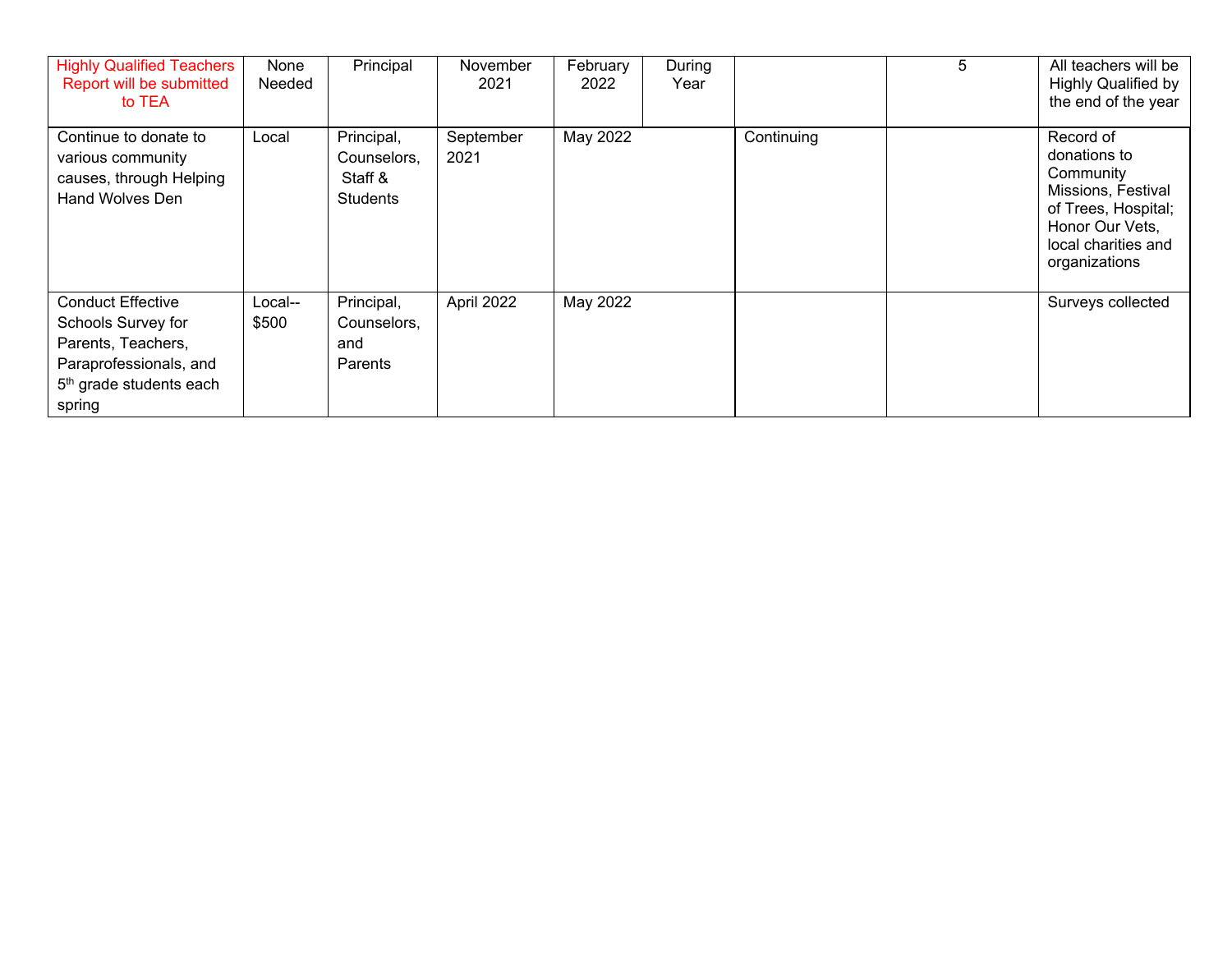#### **COLORADO ELEMENTARY-MIDDLE SCHOOL CAMPUS IMPROVEMENT PLAN, 2021 - 2022**

**CSF/Effective Schools Correlate:** Improved Academic Performance/Opportunity to Learn, Time on Task/Essential Skills for Success **Title I Component:** Timely Assistance to Students, Reform Strategies, Coordination Between Programs **TEA State Goals:** Dyslexia, Career Education, Corrective Action Plan (Special Education), Technology

**GOAL:** To provide optimal time for learning in the content and program areas

**OBJECTIVE:** By May of 2022, students will demonstrate an increase in STAAR scores in the core areas

| <b>Strategies</b>                                                                                                          | <b>Resources</b>                   | Person(s)<br>Responsible                                                               | Implement<br><b>Date</b> | Complete<br><b>Date</b> | <b>Monitor</b><br><b>Adjust</b> | Title 1<br><b>SWC</b> | Completion/<br>Evaluation                                            |  |
|----------------------------------------------------------------------------------------------------------------------------|------------------------------------|----------------------------------------------------------------------------------------|--------------------------|-------------------------|---------------------------------|-----------------------|----------------------------------------------------------------------|--|
| <b>Provide Computer</b><br><b>Assisted Instruction</b><br>Training for staff-<br>computers in the<br>classroom             | State Comp,<br>Technology<br>funds | Technology<br><b>Director</b>                                                          | August<br>2021           | May 2022                |                                 | 3,4,8                 | Certificates of<br>completion for staff<br>members, lesson<br>plans  |  |
| Disaggregate data<br>for special needs<br><b>students</b>                                                                  | None needed                        | Curriculum<br><b>Director</b>                                                          | October<br>2021          | October<br>2022         |                                 | 3,8,9,10              | Disaggregation<br>meeting with<br>certified staff; sign<br>in sheets |  |
| <b>Update the Campus</b><br><b>STAR Report and</b><br><b>Teachers complete</b><br><b>Individual STAR</b><br><b>Reports</b> | None needed                        | Technology<br><b>Director</b><br>Principals                                            | August<br>2021           | August 2022             |                                 | 3,8,9                 | New STAR Campus<br>Report and Teacher<br><b>STAR Reports</b>         |  |
| <b>Continue Student</b><br>Assistance<br>Committee to avoid<br>duplication or<br>omission of services<br>between programs  | Local,<br><b>WCTSSA</b>            | Principals,<br>Counselors,<br>staff<br>members<br>representing<br>each<br>program area | August<br>2021           | May 2022                |                                 | 3,8,9,10              | Monitor that SAC<br>meets and provides<br>services for<br>students   |  |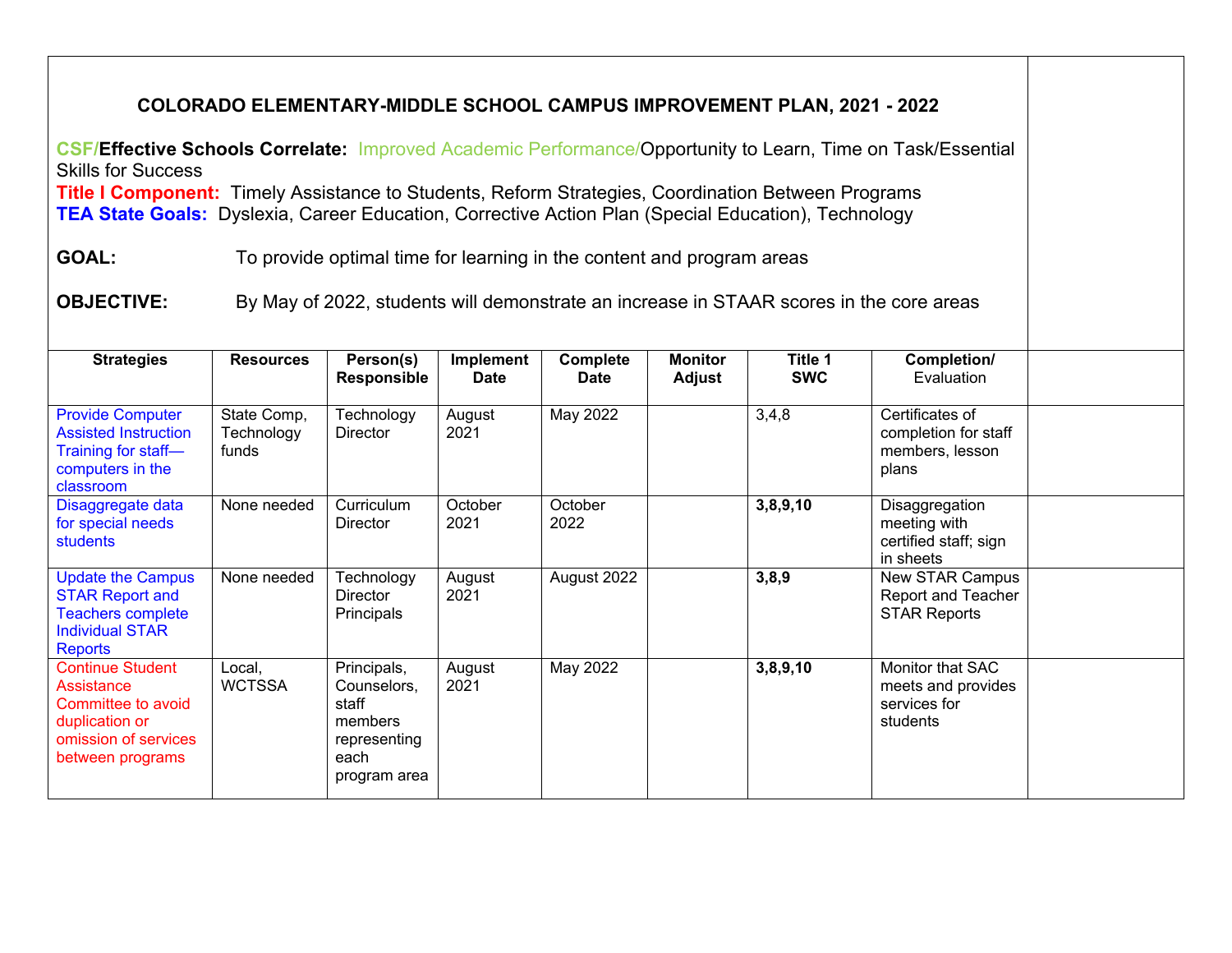| Continue dyslexia<br>intervention grades<br>$K-8$<br>Dyslexia pull-out<br>program $2 - 8$ .                                        | <b>SCE</b>                                     | Principals,<br>and<br>Counselors;                  | September<br>2021  | May 2022        | Completed | 3,8,9,10 | Testing results from<br>dyslexia referrals |                                                                                                                                              |
|------------------------------------------------------------------------------------------------------------------------------------|------------------------------------------------|----------------------------------------------------|--------------------|-----------------|-----------|----------|--------------------------------------------|----------------------------------------------------------------------------------------------------------------------------------------------|
| <b>Academy Time/RTI</b><br>Intervention for<br>struggling students<br>HB 4545 served<br>during extra<br>academic time.             | Title I; State<br>Comp                         | Principal,<br>Counselors,<br>Teachers;<br>RTI Team | September<br>2021  | May 2022        | Ongoing   |          |                                            | Log of student<br>visits and<br>curriculum from the<br>RTI classroom;<br>student test scores;<br>reduction of<br>placement in<br>Special Ed. |
| <b>Focus on curriculum</b><br>in all core areas,<br>purchasing supplies,<br>manipulatives,<br>additional texts                     | Comp Ed,<br>Title I,                           | Principal,<br>Secretary,<br>Staff, ESC<br>14       | Summer<br>2021     | <b>May 2022</b> | Ongoing   |          |                                            | Program<br>implementation;<br>lesson plans, POs<br>for supplies                                                                              |
| All students will write<br>daily in a variety of<br>disciplines, including<br>science and math<br>journals                         | Local, Comp<br>Ed Funds                        | All staff                                          | September,<br>2021 | May 2022        | Ongoing   |          |                                            | Lesson plans,<br>examples of<br>student work<br>displayed, science<br>journal, writing<br>journal, and math<br>journal                       |
| <b>Provide for</b><br>experiential learning<br>trips for all students<br>to enhance hands on<br>learning in the four<br>core areas | Local--\$1,000<br>Principal's<br>fund--\$5000; | All staff                                          | September,<br>2021 | May 2022        | Ongoing   |          |                                            | Field trips to Safety<br>City, Sports<br>Complex, Frontier<br><b>TX</b>                                                                      |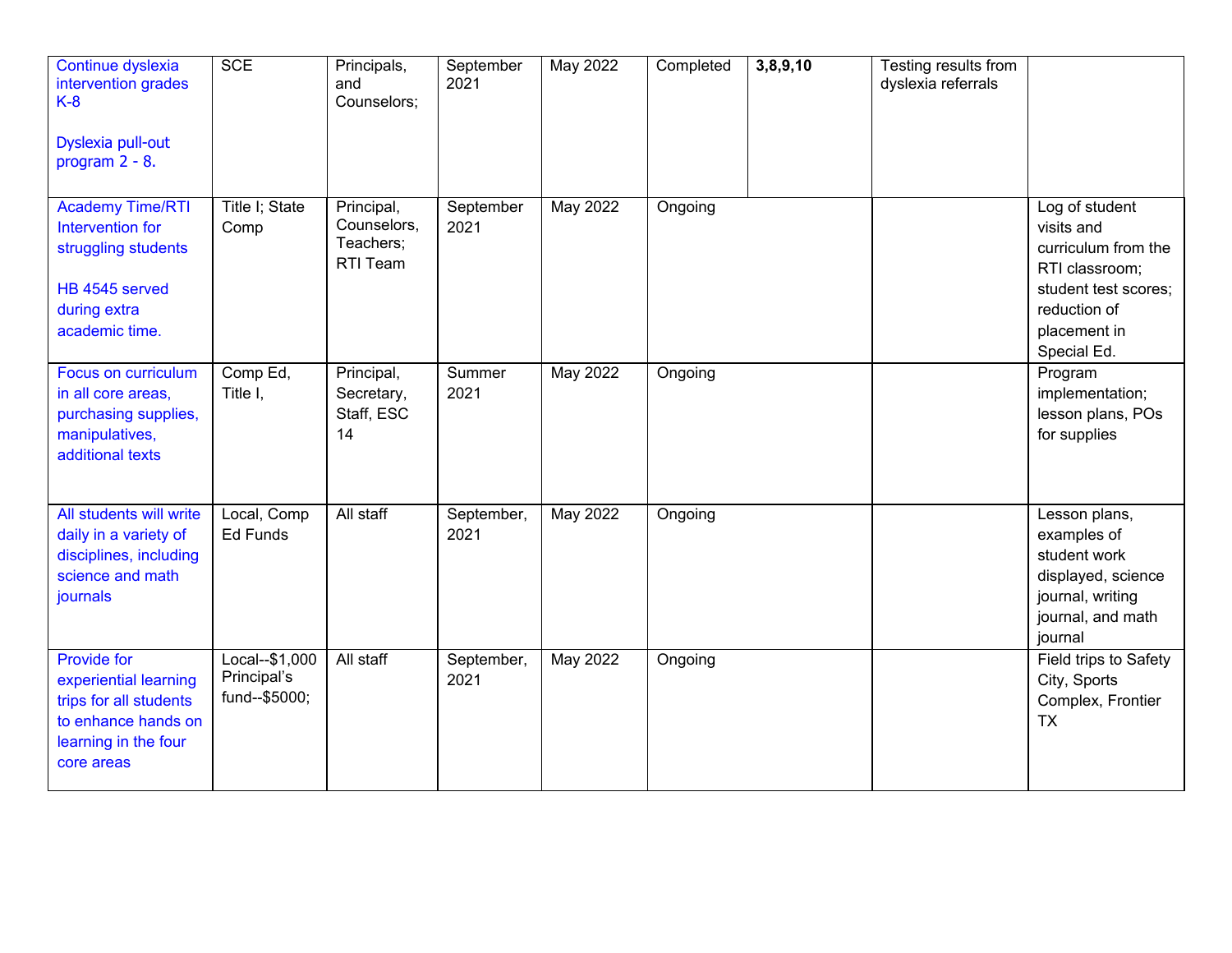| <b>Students will</b><br>participate in a range<br>of scientific<br>experiments                                                 | Local--\$1000;                                                                                                                                                                                                                                                                          | All Staff        | September,<br>2021 | May 2022 | Ongoing    | Science Lab<br>experiments                                                                                                                                        |
|--------------------------------------------------------------------------------------------------------------------------------|-----------------------------------------------------------------------------------------------------------------------------------------------------------------------------------------------------------------------------------------------------------------------------------------|------------------|--------------------|----------|------------|-------------------------------------------------------------------------------------------------------------------------------------------------------------------|
| Create G/T projects                                                                                                            | Local--\$200                                                                                                                                                                                                                                                                            |                  | September<br>2021  | May 2022 | Ongoing    | Projects, letters,<br>meetings, play                                                                                                                              |
| <b>Maintain high levels</b><br>of Fitness                                                                                      | Local                                                                                                                                                                                                                                                                                   | Coach &<br>Staff | September<br>2021  | May 2022 | Ongoing    | FitnessGram<br>completion, display<br>of goals for each<br>grade level in the<br>gym                                                                              |
| <b>Implement Computer</b><br><b>Assisted Instruction</b><br>in core content<br>areas, especially<br>reading, math &<br>science | Comp Ed<br>\$2000<br>Title I funds<br>\$34000 for<br>implementati<br>on of one to<br>one<br>chromebooks<br>in all classes<br>Title I funds<br>\$12240 extra<br>chromebooks<br>to provide<br>technology<br>necessary for<br>online or<br>virtual<br>instruction in<br>the core<br>areas. | All staff        | September<br>2021  | May 2022 | Continuing | <b>Purchase Think</b><br>Through Math and<br>other software;<br>implement in<br>Academy Time and<br>computers, based<br>on disaggregated<br>data on<br>benchmarks |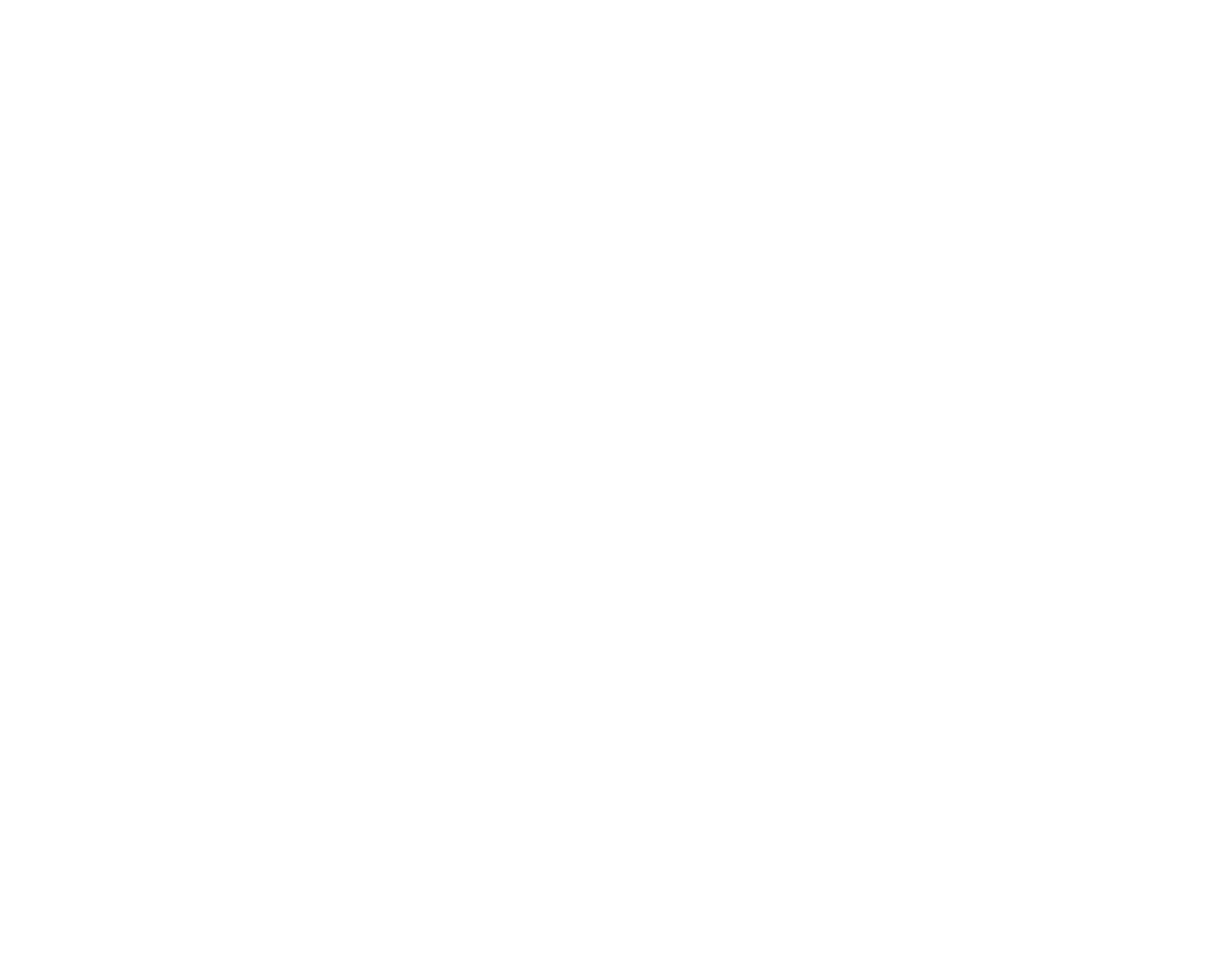#### **COLORADO ELEMENTARY-MIDDLE SCHOOL CAMPUS IMPROVEMENT PLAN 2020-2021**

**CSF/Effective School Correlate:** Increased Use if Quality Data to Drive Instruction/ Frequent Monitoring of Student Progress **Title I Components: Assessing Needs** 

**TEA State Goals:** STAAR Analysis/Disaggregation, PAS/DAS Disaggregation

**GOAL:** To provide ongoing monitoring of student progress through timely disaggregation of data

**OBJECTIVE:** By May of 2021, all staff will have disaggregated data on their students and created individual goals for student success

| <b>Strategies</b>                                                                                                                                      | <b>Resources</b>                             | Person(s)<br><b>Responsible</b>                           | Implement<br><b>Date</b>    | Complete<br><b>Date</b> | <b>Monitor/</b><br><b>Adjust</b> | Title 1<br><b>SWC</b> | Completion/<br>Evaluation                                                                                        |
|--------------------------------------------------------------------------------------------------------------------------------------------------------|----------------------------------------------|-----------------------------------------------------------|-----------------------------|-------------------------|----------------------------------|-----------------------|------------------------------------------------------------------------------------------------------------------|
| <b>Develop District and</b><br><b>Campus Improvement</b><br>Plans based on student<br>needs                                                            | Local                                        | Superintendent<br>Principals, DLAC<br>and CLAC<br>members | September<br>2021           | October 2022            |                                  | 2,3,8,9,10            | Board approval of<br>District and<br>Campus Plans                                                                |
| Disaggregate data for<br>special needs students                                                                                                        | None needed                                  | Principal<br>Counselor                                    | August 2021                 | September<br>2022       | Completed                        | 2,7,9                 | Evaluation<br>checklist for At<br>Risk students                                                                  |
| Each at-risk students,<br>including Priority Migrant<br>students will be assessed<br>to determine needs and<br>provide appropriate<br>teaching methods | Compensatory,<br>Title I, Migrant<br>funding | Counselor<br>Migrant service<br>coordinator               | Each 3 weeks,<br>August-May | May 2021                |                                  | 3,8,9,10              | List of programs<br>and students;<br>migrant service<br>provision table,<br>progress reports<br>and report cards |
| Target Tier 2 and Tier 3<br>students will be provided<br>time to address gaps in<br>learning during the school<br>day.                                 | Classroom<br>Teachers, RTI<br>Teacher        | Principal,<br>Counselor,<br>Leadership Team               | August 2020                 | May 2021                |                                  | 3,9                   | There will be<br>increased student<br>learning as<br>evidenced by<br>higher<br>performance on<br>assessments.    |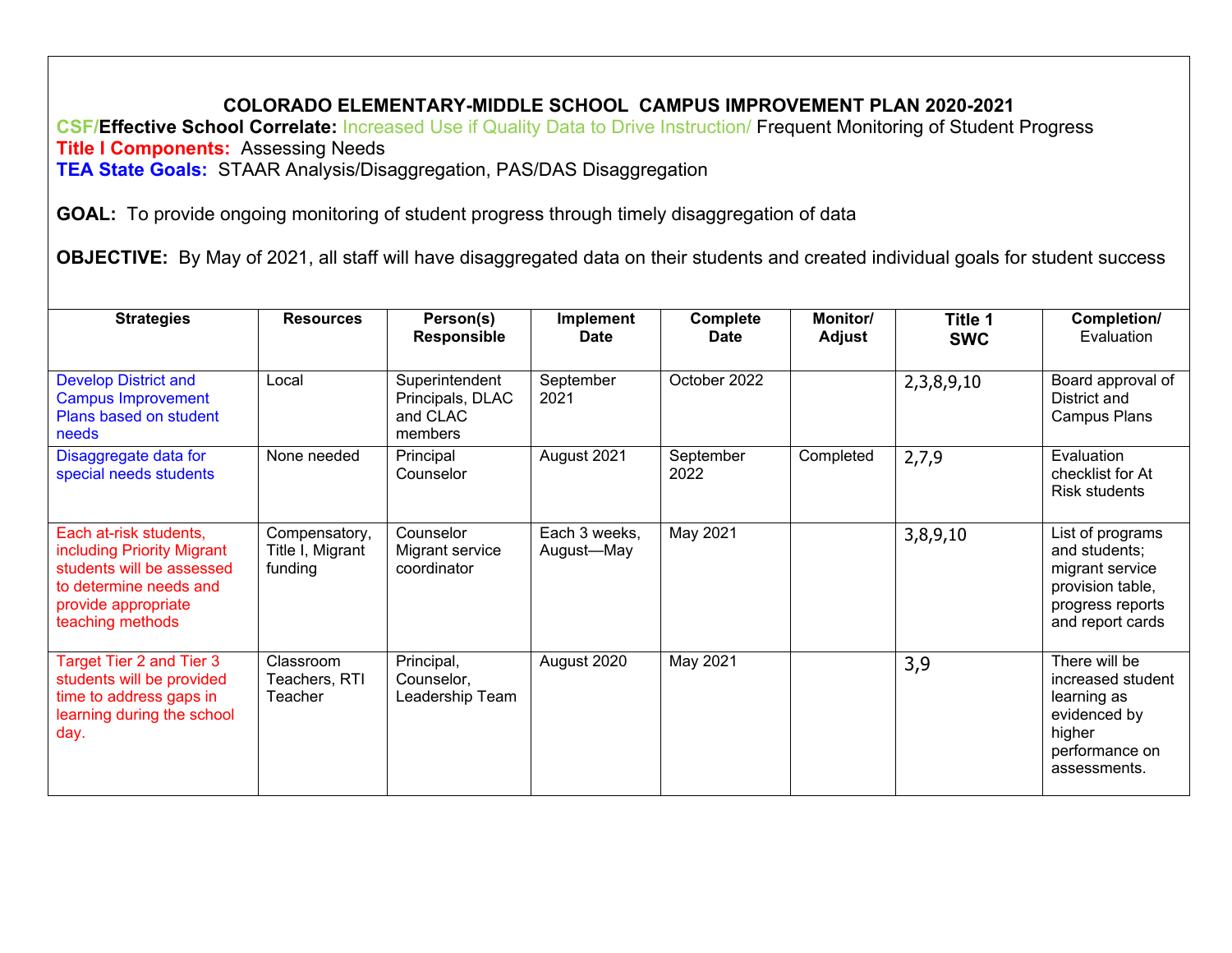| COLORADO ELEMENTARY-MIDDLE SCHOOL CAMPUS IMPROVEMENT PLAN, 2020-2021                                                                                                                                                         |                               |                           |                                 |                         |                    |                                        |                                                                 |  |  |  |  |
|------------------------------------------------------------------------------------------------------------------------------------------------------------------------------------------------------------------------------|-------------------------------|---------------------------|---------------------------------|-------------------------|--------------------|----------------------------------------|-----------------------------------------------------------------|--|--|--|--|
| <b>CSF/Effective Schools Correlate: Increased Leadership Effectiveness/ Strong Instructional Leadership</b><br><b>Title I Component: Professional Development Opportunities</b><br><b>TEA State Goals: Staff Development</b> |                               |                           |                                 |                         |                    |                                        |                                                                 |  |  |  |  |
| <b>GOAL:</b> To ensure quality staff development opportunities for all staff members                                                                                                                                         |                               |                           |                                 |                         |                    |                                        |                                                                 |  |  |  |  |
| <b>OBJECTIVE:</b> By May of 2021, all staff members will have participated in at least 12 hours of staff development                                                                                                         |                               |                           |                                 |                         |                    |                                        |                                                                 |  |  |  |  |
| <b>Strategies</b>                                                                                                                                                                                                            | <b>Resources</b>              | Person(s)<br>Responsible  | <b>Implement</b><br><b>Date</b> | Complete<br><b>Date</b> | Monitor/<br>Adjust | Title 1<br><b>SWC</b>                  | Completion/<br>Evaluation                                       |  |  |  |  |
| <b>Various TEKS resource</b><br>training opportunities                                                                                                                                                                       | Title I, Local,<br>State Comp | Curriculum<br>specialists | September<br>2020               | May 2021                |                    | 3,4,8                                  | Certificates of<br>staff development                            |  |  |  |  |
| <b>Continue Vertical</b><br>Alignment training between<br>grade levels and campuses                                                                                                                                          | Release time                  | Principals, Staff         | August 2021                     | May 2022                |                    | 3,4,8                                  | Certificates of<br>staff development<br>for vertical<br>teaming |  |  |  |  |
| Continue having 100% of<br>classroom teachers and<br>paraprofessionals highly<br>qualified                                                                                                                                   | Title I                       | <b>Staff</b>              | August 2021                     | August 2022             | Completed          | Survey of campus<br>teacher HQ reports |                                                                 |  |  |  |  |
| Certified staff will attend<br><b>STAAR training</b><br>opportunities in their<br>content areas                                                                                                                              | Title I: State<br>Comp        | <b>ESC 14</b>             | August 2021                     | January 2022            | <b>Started</b>     | Certificates of staff<br>development   |                                                                 |  |  |  |  |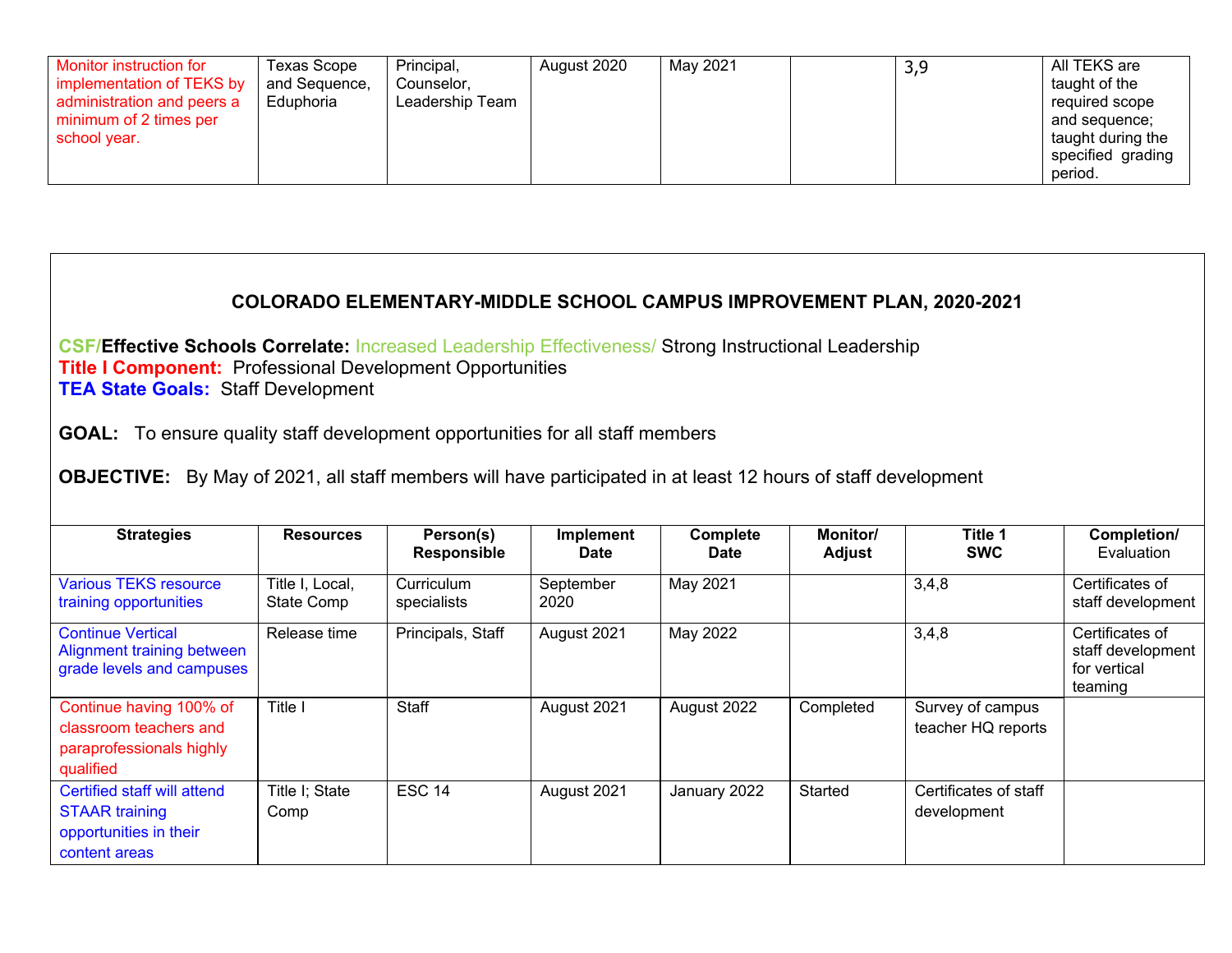| <b>COLORADO ELEMENTARY-MIDDLE SCHOOL CAMPUS IMPROVEMENT PLAN, 2021 - 2022</b><br><b>CSF/Effective Schools Correlate: Increased Parent/Community Involvement/Positive Home/School Relations</b><br><b>Title I Component: Increasing Parent Involvement</b><br><b>TEA State Goals: Parent Involvement Programs</b><br><b>GOAL:</b> Develop open communication with parents and community |                                                         |                                                                |                          |                                |                           |                       |                                                                     |
|----------------------------------------------------------------------------------------------------------------------------------------------------------------------------------------------------------------------------------------------------------------------------------------------------------------------------------------------------------------------------------------|---------------------------------------------------------|----------------------------------------------------------------|--------------------------|--------------------------------|---------------------------|-----------------------|---------------------------------------------------------------------|
| <b>OBJECTIVE:</b> By May of 2022, Colorado Elementary will meet with more than 90% of parents at least one time                                                                                                                                                                                                                                                                        |                                                         |                                                                |                          |                                |                           |                       |                                                                     |
| <b>Strategies</b>                                                                                                                                                                                                                                                                                                                                                                      | <b>Resources</b>                                        | Person(s)<br><b>Responsible</b>                                | Implement<br><b>Date</b> | <b>Complete</b><br><b>Date</b> | <b>Monitor/</b><br>Adjust | Title 1<br><b>SWC</b> | Completion/<br>Evaluation                                           |
| <b>Host Registration activities</b>                                                                                                                                                                                                                                                                                                                                                    | Campus facilities                                       | Staff                                                          | August 2021              | August 2022                    | Completed                 | 6,9                   | Parents sign-in sheets                                              |
| Parent conferences to<br>discuss reading success<br>initiative                                                                                                                                                                                                                                                                                                                         | Conference<br>period and<br>facilities                  | All Pre-K, 1st,<br>and2 <sup>nd</sup> Grade<br><b>Teachers</b> | October 2021             | May 2022                       |                           | 6,9                   | Record of parents<br>attending                                      |
| Utilize media to keep<br>parents informed,<br>recognition of students,<br>and any upcoming events                                                                                                                                                                                                                                                                                      | Newspaper,<br>radio, letters<br>home, and<br>television | Principals, staff                                              | August 2021              | May 2022                       |                           | 6,9                   | Copies of articles and<br>media bulletin board                      |
| Host virtual meetings to<br>discuss district programs-<br>TPRI, AR, Technology,<br>Core Area TEKS, etc.                                                                                                                                                                                                                                                                                | Local                                                   | Principals, All<br>Staff                                       | September<br>2021        | May 2022                       |                           | 6,9                   | Copies of parent sign-in<br>sheets, pictures with<br>digital camera |
| <b>Host Virtual Parent</b><br><b>Meetings for Special</b><br>Needs areas at least once<br>annually-G/T, ESL                                                                                                                                                                                                                                                                            | Local                                                   | Principals, G/T<br>Teachers, ESL<br>teachers                   | September<br>2021        | May 2022                       |                           | 6,9                   | Copies of parent sign-in<br>sheets                                  |
| Provide a 3-week and 6<br>week progress report to<br>parents of all students                                                                                                                                                                                                                                                                                                           | Local                                                   | All Teachers                                                   | September<br>2021        | May 2022                       |                           | 6,9                   | Student grades and<br>parent contact logs                           |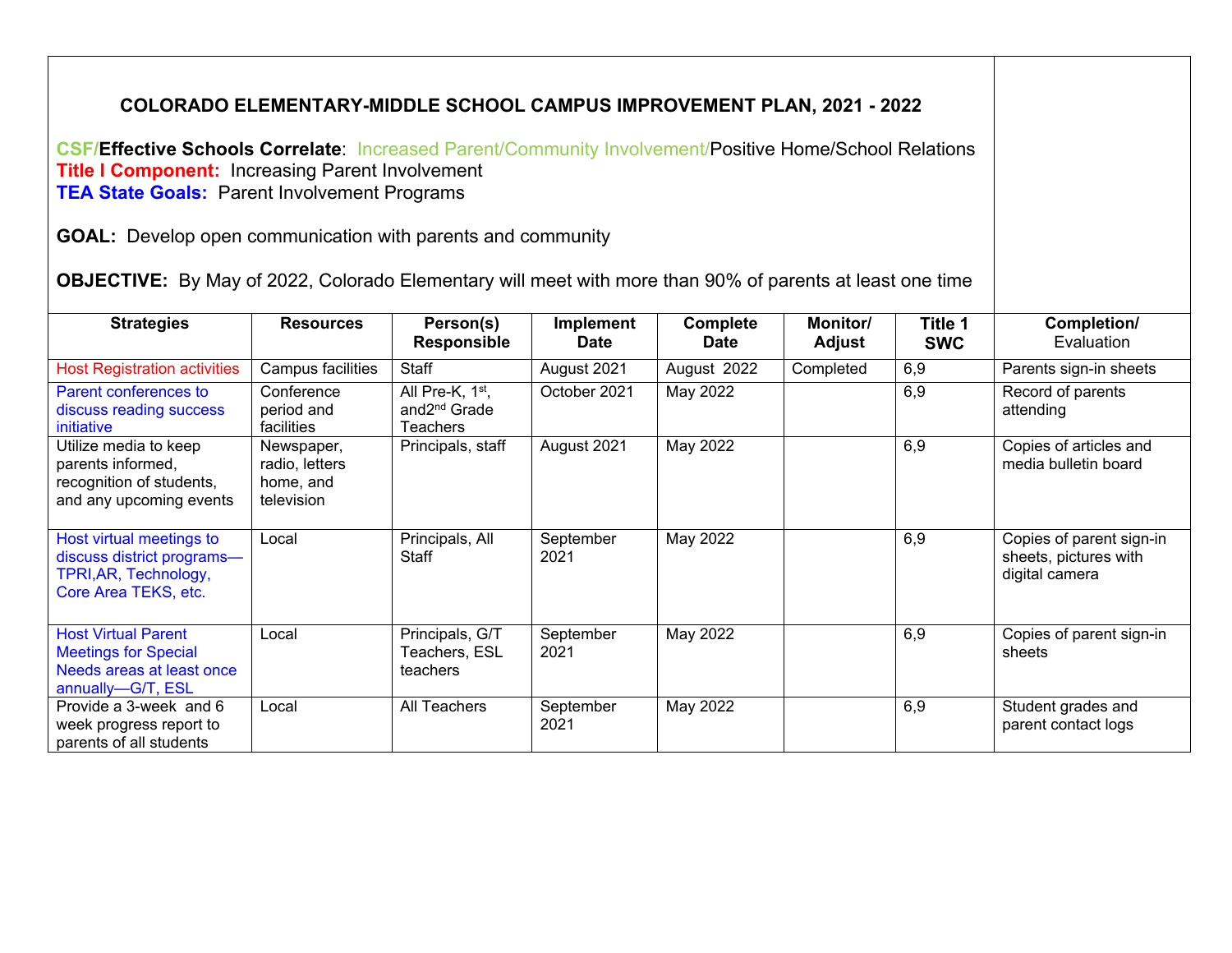#### **COLORADO ELEMENTARY-MIDDLE SCHOOL CAMPUS IMPROVEMENT PLAN, 2021 - 2022**

**CSF/Effective Schools Correlate:** Improved School Climate/ Safe, Orderly Environment **Title I Components:** Assisting Children in Transition

**TEA State Goals:** Suicide Prevention, Conflict Resolution, Violence Prevention, Violence Intervention, Discipline Management

**GOAL:** To provide a safe learning environment for students and staff

**OBJECTIVE:** By May of 2022, discipline referrals will be reduced by 20%.

| <b>Strategies</b>                                                                               | <b>Resources</b>          | Person(s)<br>Responsible             | <b>Implement</b><br><b>Date</b> | Complete<br><b>Date</b> | <b>Monitor/</b><br>Adjust | Title 1<br><b>SWC</b> | Completion/<br><b>Evaluation</b>                        |
|-------------------------------------------------------------------------------------------------|---------------------------|--------------------------------------|---------------------------------|-------------------------|---------------------------|-----------------------|---------------------------------------------------------|
| Recognize students for<br>positive behavior                                                     | Local                     | Counselor                            | August 2021                     | May 2022                |                           | 2,3,6,8               | Recognition each 6<br>weeks at awards<br>assembly       |
| Continue a follow-up<br>letter for tardiness and<br>absenteeism for staff to<br>send to parents | Local--\$100<br>Postage   | Principal<br><b>School Secretary</b> | August 2021                     | May 2022                |                           | 2,3,6,8               | <b>Copies of Letters to</b><br><b>Parents</b>           |
| Skylert will be<br>implemented to call<br>parents about<br>absenteeism                          | <b>Skyward</b><br>Program | Principal<br><b>School Secretary</b> | October 2021                    | <b>May 2022</b>         |                           | 2,3,6,8               | List of calls that are made<br>from Skylert             |
| <b>Continue Crisis</b><br><b>Intervention Plan</b>                                              | Local                     | <b>Staff</b>                         | September<br>2021               | May 2022                |                           | 2,3                   | Record of planned events<br>to practice the crisis plan |

No officer or employee of the District shall, when acting or purporting to act in an official capacity, refuse to permit any student to participate in any school program because of the student's race, religion, color, sex, or nation origin.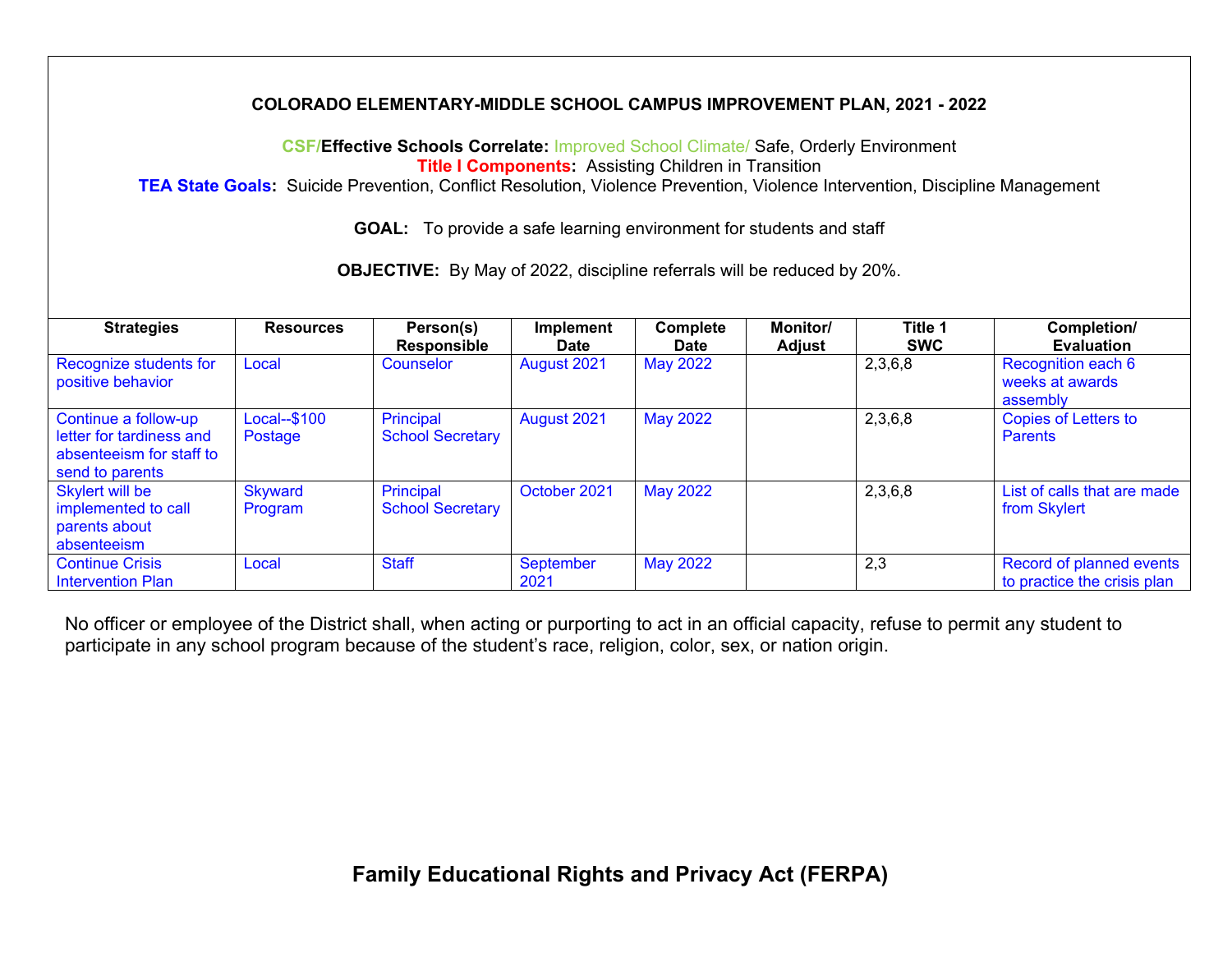The Family Educational Rights and Privacy Act (FERPA) (20 U.S.C. § 1232g; 34 CFR Part 99) is a Federal law that protects the privacy of student education records. The law applies to all schools that receive funds under an applicable program of the U.S. Department of Education.

FERPA gives parents certain rights with respect to their children's education records. These rights transfer to the student when he or she reaches the age of 18 or attends a school beyond the high school level. Students to whom the rights have transferred are "eligible students."

- Parents or eligible students have the right to inspect and review the student's education records maintained by the school. Schools are not required to provide copies of records unless, for reasons such as great distance, it is impossible for parents or eligible students to review the records. Schools may charge a fee for copies.
- Parents or eligible students have the right to request that a school correct records which they believe to be inaccurate or misleading. If the school decides not to amend the record, the parent or eligible student then has the right to a formal hearing. After the hearing, if the school still decides not to amend the record, the parent or eligible student has the right to place a statement with the record setting forth his or her view about the contested information.
- Generally, schools must have written permission from the parent or eligible student in order to release any information from a student's education record. However, FERPA allows schools to disclose those records, without consent, to the following parties or under the following conditions (34 CFR § 99.31):
	- School officials with legitimate educational interest;
	- Other schools to which a student is transferring;
	- Specified officials for audit or evaluation purposes;
	- Appropriate parties in connection with financial aid to a student;
	- Organizations conducting certain studies for or on behalf of the school;
	- Accrediting organizations;
	- To comply with a judicial order or lawfully issued subpoena;
	- Appropriate officials in cases of health and safety emergencies; and
	- State and local authorities, within a juvenile justice system, pursuant to specific State law.

Schools may disclose, without consent, "directory" information such as a student's name, address, telephone number, date and place of birth, honors and awards, and dates of attendance. However, schools must tell parents and eligible students about directory information and allow parents and eligible students a reasonable amount of time to request that the school not disclose directory information about them. Schools must notify parents and eligible students annually of their rights under FERPA. The actual means of notification (special letter, inclusion in a PTA bulletin, student handbook, or newspaper article) is left to the discretion of each school.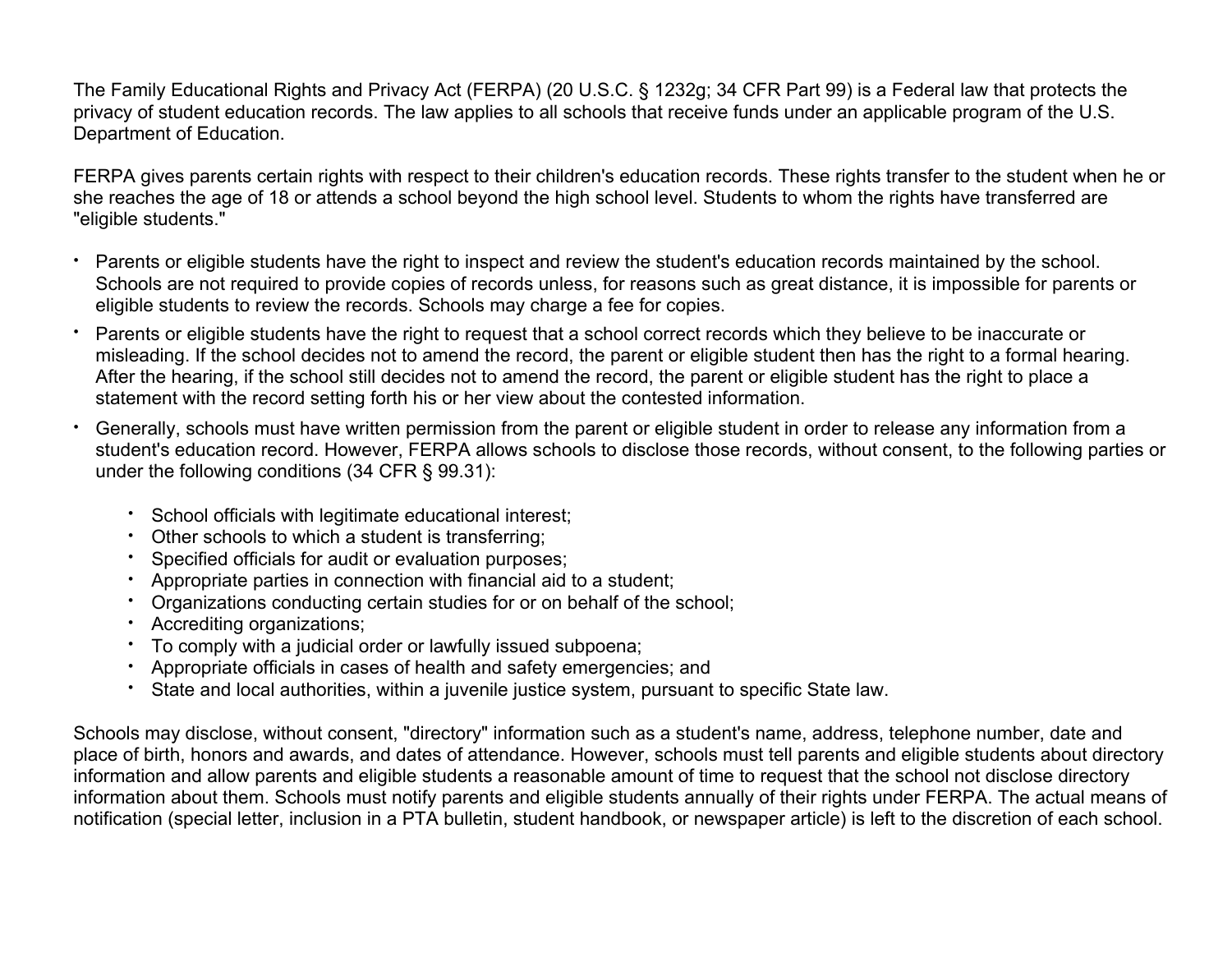For additional information or technical assistance, you may call (202) 260-3887 (voice). Individuals who use TDD may call the Federal Information Relay Service at 1-800-877-8339.

Or you may contact us at the following address: *Family Policy Compliance Office U.S. Department of Education 400 Maryland Avenue, SW Washington, D.C. 20202-5920*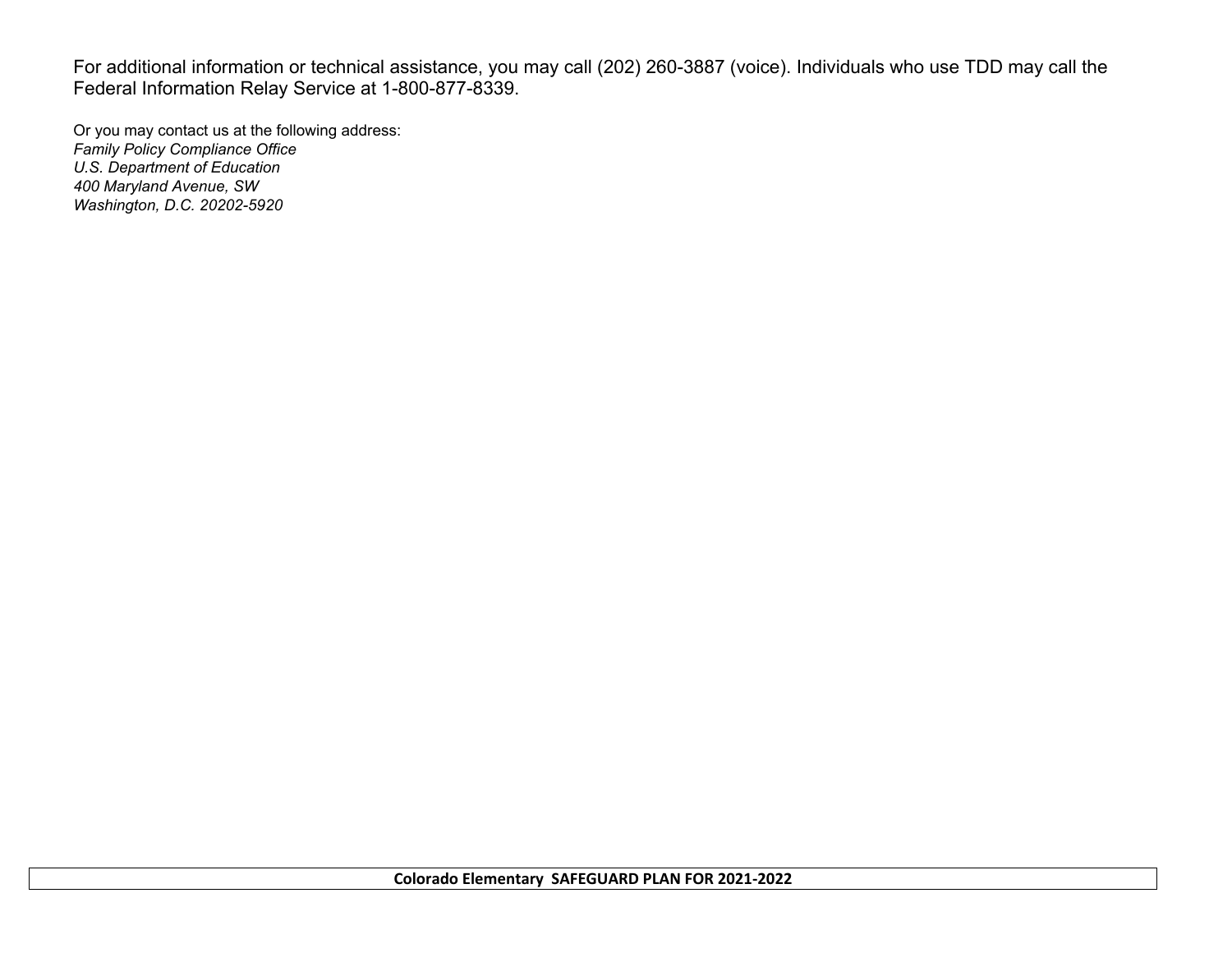**GOAL:** By May 2022, all students will reach high standards, at a minimum attaining proficiency or reading and math skills.

**Objective:** By May of 2022, students in writing, all subgroups, and all disability levels, including special education, migrant, ESL, and dyslexia will demonstrate a 3% increase in READINESS scores.

| <b>Time</b> | <b>Goal Category</b>    | Goal/Objective (Specifically, what     | <b>Evidence of</b> | Action/                                                                |
|-------------|-------------------------|----------------------------------------|--------------------|------------------------------------------------------------------------|
| -line       |                         | will be achieved or accomplished.)     | <b>Measurable</b>  | <b>Activities</b>                                                      |
|             |                         |                                        | Impact             |                                                                        |
| $8/21 -$    | <b>Increased</b>        | Use TPRI screenings to determine       | Staff will         | Teachers will work with students in the areas identified as a weakness |
| 5/22        | <b>Academic</b>         | student achievement                    | evaluate           | in the academic screening                                              |
|             | Performance             |                                        | student            |                                                                        |
|             |                         |                                        | progress with      |                                                                        |
|             |                         |                                        | <b>TPRI</b>        |                                                                        |
| $8/21 -$    | <b>Increase the Use</b> | Establish student based priorities and | Staff analysis of  | Individual students design and maintain a goal setting chart for unit  |
| 5/22        | of Quality Data         | goals using current data throughout    | individual         | assessment.                                                            |
|             | to Drive                | the school year                        | student            | Teachers review of student folders with discussion of each students    |
|             | <b>Instruction</b>      |                                        | performance        | focus and priority;                                                    |
|             |                         |                                        | on unit            | Teachers review all screening test and skills check data analyzing     |
|             |                         |                                        | assessment,        | individual student performance for mastery of SE's.                    |
|             |                         |                                        | and screening      |                                                                        |
|             |                         |                                        | data.              |                                                                        |
|             |                         |                                        | Documentation      |                                                                        |
|             |                         |                                        | of increased       |                                                                        |
|             |                         |                                        | student            |                                                                        |
|             |                         |                                        | achievement        |                                                                        |
|             |                         |                                        | and unit scores    |                                                                        |
|             |                         |                                        | on individual      |                                                                        |
|             |                         |                                        | tracking chart.    |                                                                        |